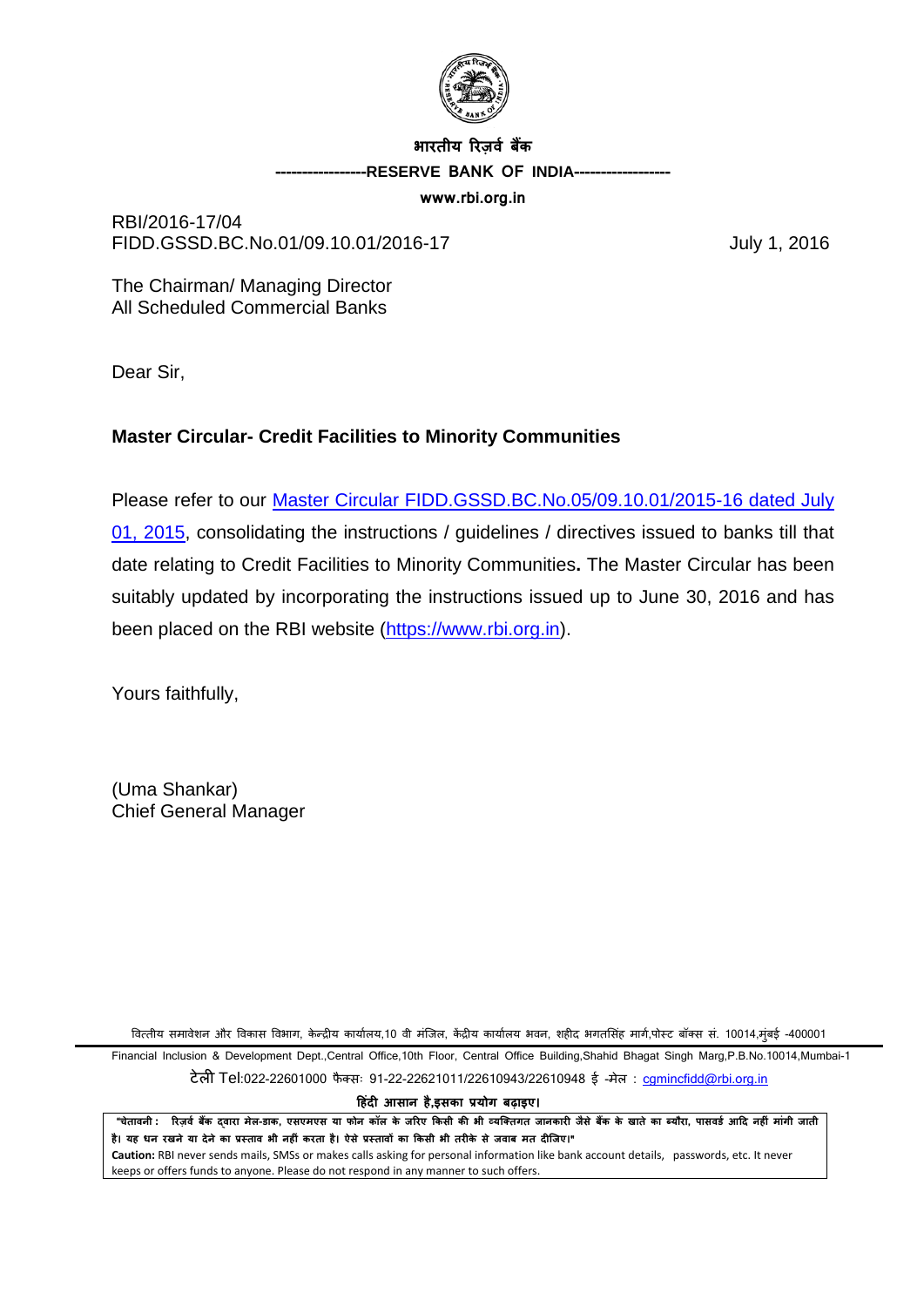## **1. Credit Facilities to Minority Communities**

In terms of Reserve Bank's extant guidelines on lending to priority sector, a target of 40 per cent of Adjusted Net Bank Credit (ANBC) or Credit Equivalent amount of Off-Balance Sheet Exposures (OBE), whichever is higher, as on March 31 of the previous year, has been mandated for lending to the priority sector by domestic scheduled commercial banks and foreign banks with 20 and above branches. Within this, a subtarget of 10 per cent of ANBC or Credit Equivalent amount of OBE, whichever is higher, as on March 31 of the previous year, has been mandated for lending to weaker sections which includes, among others, persons from minority communities.

The Government of India has indicated that care should be taken to see that minority communities secure, in a fair and adequate measure the benefits flowing from various Government sponsored schemes. All commercial banks, have been advised to ensure smooth flow of bank credit to minority communities.

## **2**. **Definition of Minority Communities**

- 2.1 The following communities have been notified as minority communities by the Government of India, Ministry of Welfare:
	- (a) Sikhs
	- (b) Muslims
	- (c) Christians
	- (d) Zoroastrians<br>(e) Buddhists
	- **Buddhists**
	- (f) Jains

### **3. Creation of Special Cell and Designating an exclusive Officer**

- 3.1 A Special Cell should be set up in each bank to ensure smooth flow of credit to minority communities and it should be headed by an officer holding the rank of Deputy General Manager/Assistant General Manager or any other similar rank who should function as a 'Nodal Officer'.
- 3.2 The Lead Bank in each of the minority concentration districts should have an officer who shall **exclusively** look after the problems regarding the credit flow to minority communities. It shall be his responsibility to publicise among the minority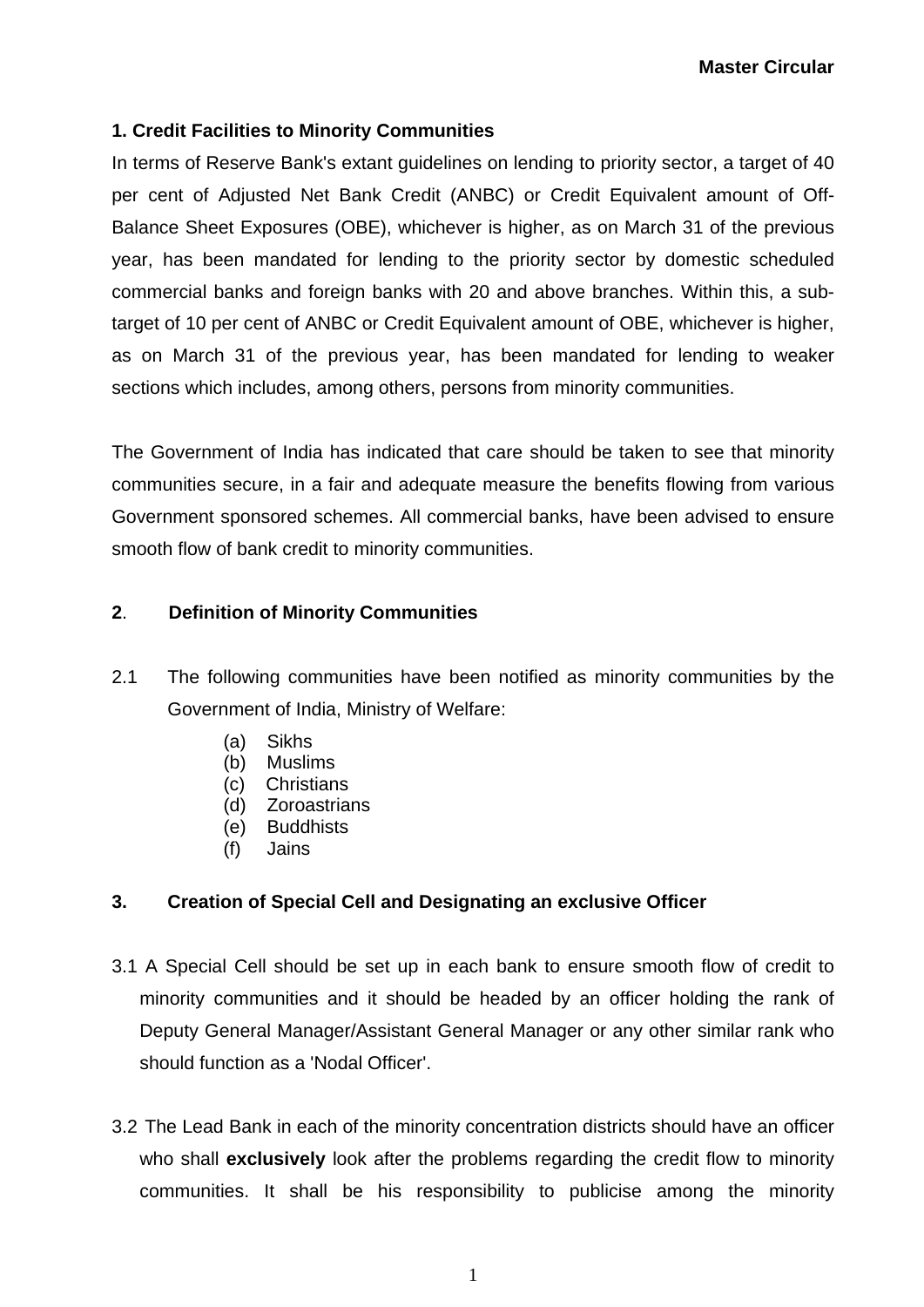communities various programmes of bank credit and also to prepare suitable schemes for their benefit in collaboration with branch managers.

- 3.3 Government of India has forwarded a list of 121 minority concentration districts having at least 25% minority population, excluding those States /UTs where minorities are in majority (J & K, Punjab, Meghalaya, Mizoram, Nagaland and Lakshadweep). Accordingly, all scheduled commercial banks are required to specially monitor the credit flow to minorities in these 121 districts, thereby, ensuring that the **minority communities receive a fair and equitable portion of the credit within the overall target of the priority sector** (list of Minority Concentration districts at **Annexure II**).
- 3.4 The designated officer should exclusively look after aspects relating to credit assistance to minority communities in the concerned districts. The designated officer may be attached to the Lead Bank set up at the district level. He would thus, be able to receive necessary guidance from Lead Bank Officer, who will be senior enough and have adequate experience for liaising effectively with the other credit institutions and Government agencies, and will also be working in close collaboration with the branch managers of other banks in the district. The designated officer will also arrange group meetings for their guidance for formulation of schemes suitable for the members of the minority communities. It will be necessary for the banks concerned to ensure that the role assigned to the designated officer/s is effectively fulfilled.
- 3.5 The Convenor banks of the District Consultative Committees (DCCs) and the State Level Bankers Committees (SLBCs) should ensure that steps taken to facilitate the flow of credit to the minority communities and the progress made in this regard are reviewed regularly at their meetings.
- 3.6 The Convenor banks of DLRC/SLRM/SLBCs may invite Chairman/ Managing Directors of State Minority Commissions/Boards or the State Minorities Financial Corporations or their representatives to attend the meetings of District Level Review Committee (DLRC), State Level Review Meeting (SLRM) and State Level Bankers Committee (SLBC).
- 3.7 Names, designation and office addresses of (i) the officer-in-charge of the Special Cell at Head Office and (ii) officer appointed by Lead Banks in the identified districts to look after exclusively the problems of minority communities, should be furnished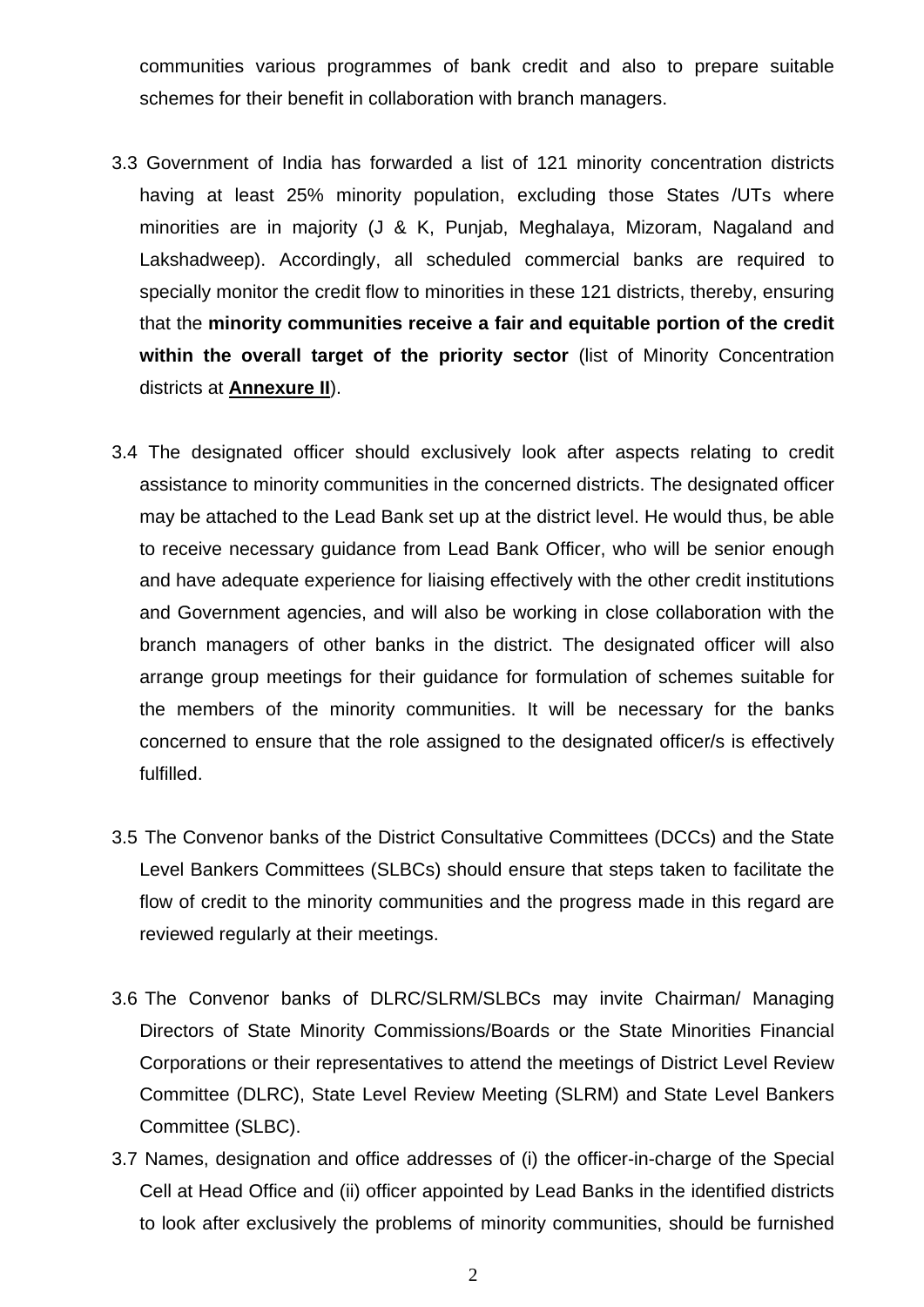by banks to the National Commission for Minorities at the following address and updated periodically:

> The Secretary National Commission for Minorities Government of India 5<sup>th</sup> Floor, Lok Nayak Bhawan Khan Market New Delhi 110 003

A copy of the relevant communication may also be furnished to Financial Inclusion and Development Department, Reserve Bank of India, Central Office, Mumbai.

- 3.8 The Lead Banks in the identified districts having concentration of minority communities may involve the State Minority Commission / Finance Corporation in the extension work including creating awareness, identification of beneficiaries, preparation of viable projects, provision of backward and forward linkages such as supply of inputs/marketing, recovery etc.
- 3.9 The Lead Banks in the identified districts may collaborate with DDMs of NABARD/ NGOs/ Voluntary Organizations in reaching the poor through Self Help Groups (SHGs). Lead Banks of the Minority Concentration Districts will have to exercise the pro-active role expected of them to ensure that the minority communities, particularly those who are poor and illiterate have access to bank credit for taking up productive activities.

### **4 Advances under DRI Scheme**

Banks may route loans under the DRI scheme through State Minority Finance/Development Corporation on the same terms and conditions as are applicable to loans routed through SC/ST Development Corporations, subject to the beneficiaries of the Corporations meeting the eligibility criteria and other terms and conditions prescribed under the scheme. Banks may ensure proper maintenance of the register to evolve timely sanction and disbursement of loan applications.

### **5. Monitoring**

5.1 Banks may route loans under the DRI scheme through State Minority Finance/Development Corporation on the same terms and conditions as are applicable to loans routed through SC/ST Development Corporations, subject to the beneficiaries of the Corporations meeting the eligibility criteria and other terms and conditions prescribed under the scheme. Banks may ensure proper maintenance of the register to evolve timely sanction and disbursement of loan applications. The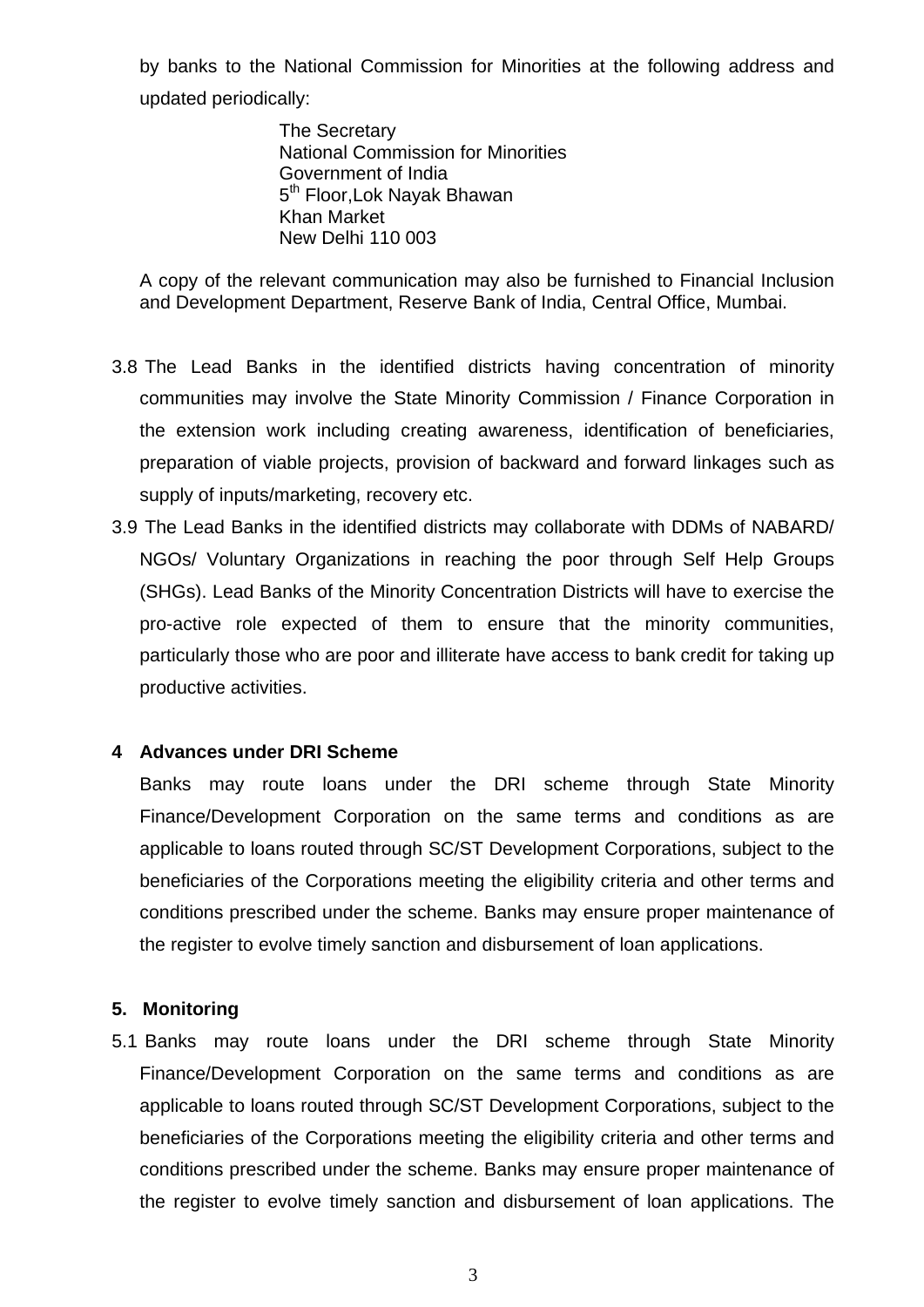statements (given in Annexure I) should reach RBl within one month from the close of each half-year.

- 5.2 In the case of a partnership firm, if the majority of the partners belong to one or the other of the specified minority communities, advances granted to such partnership firms may be treated as advances granted to minority communities and accordingly included in the prescribed statement. A company has a separate legal entity and hence advances granted to it cannot be classified as advances to the specified minority communities.
- 5.3 The Convenor banks of the District Consultative Committees in the identified districts should furnish the data on priority sector advances granted by banks to specified minority communities compiled by them in the prescribed format (vide Annexure III) for the district under their lead responsibility to the concerned Regional Offices of RBl within one month from the close of the relative quarter.
- 5.4 The progress made in regard to the flow of credit to the minority communities should be reviewed regularly at the meetings of the District Consultative Committees (DCCs) and the State Level Bankers Committees (SLBCs).
- 5.5 The Lead Banks in the identified districts should furnish the relevant extracts of the agenda notes and the minutes of the meetings of the DCCs and of the respective SLBCs to the Union Ministry of Finance and to the Ministry of Welfare on a quarterly basis for their use.

### **6 Training**

- 6.1 With a view to ensuring that the bank staff and officers have proper perspective and appreciation of the various programmes for welfare of minorities, necessary orientation may be provided to officials and other staff. For this purpose, banks should include suitable lecture sessions as part of all relevant training programmes like induction courses, programmes on rural lending, financing of priority sectors, poverty alleviation programmes, etc.
- 6.2 The Lead Banks functioning in the identified districts should organize Entrepreneur Development Programmes so that the members of the minority communities in these areas are enabled to derive the benefit of various programmes being financed by the banks. Depending upon the major vocation and type of activity undertaken by large sections of the people in the districts, suitable programmes may be organized in co-operation with State Governments, Industries Department, District Industries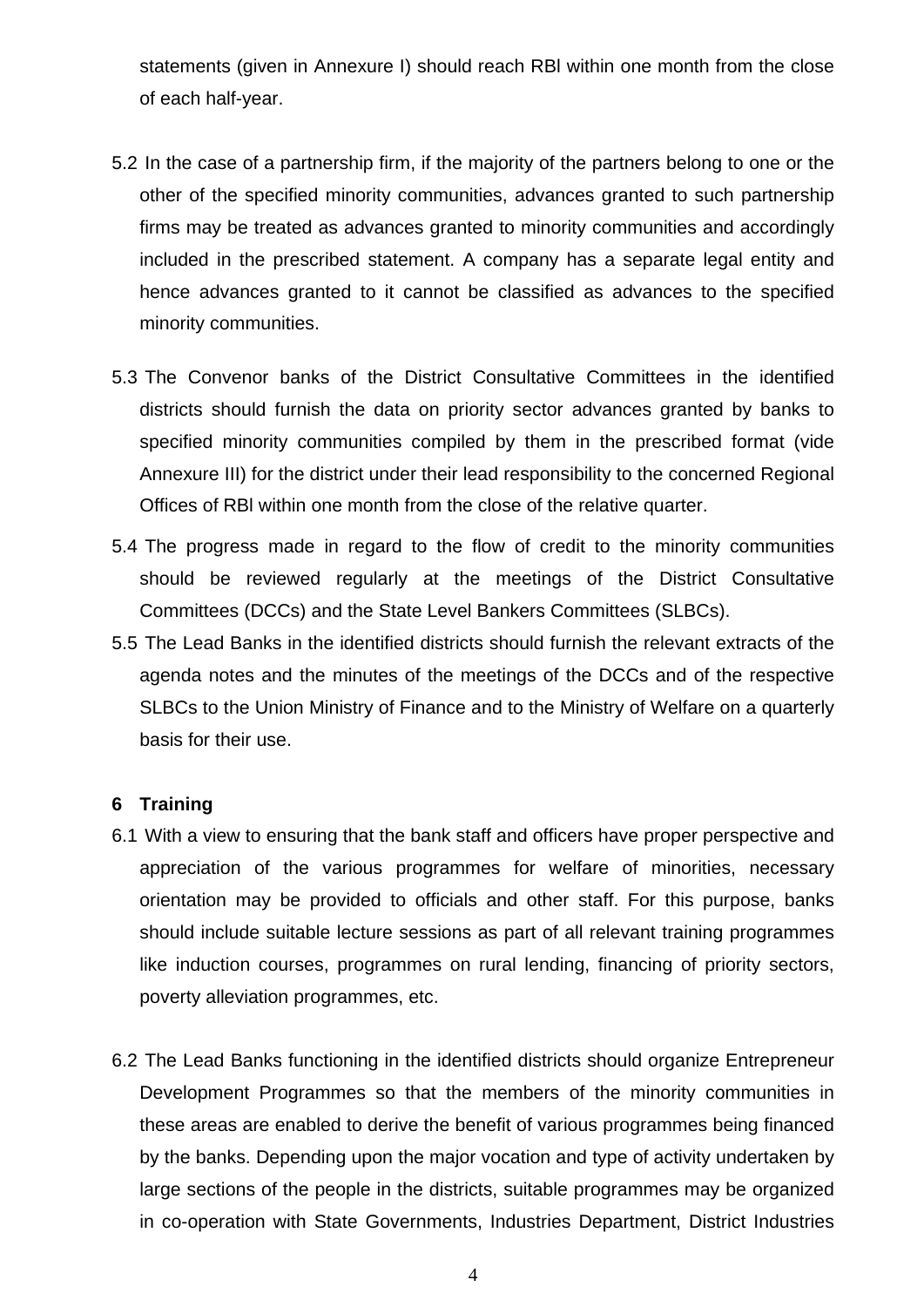Centre, SIDBI, State Technical Consultancy Organization, Khadi and Village Industries Commission and other voluntary organizations which are fully equipped to impart such training and orientation. The duration of the programme, the course content, the faculty support to be selected etc. should be decided by each Lead Bank taking into account the prevailing conditions, need and existing skills as well as aptitude of the people in the district.

- 6.3 The Lead Banks in the identified districts may sensitise and motivate the staff posted to identified districts through proper training to assist the minority communities under various credit schemes.
- 6.4 The Lead Banks may organize sensitization workshops for bank officials regarding micro credit/ lending to SHGs with the help of DDMs of NABARD.

#### **7 Publicity**

- 7.1 There should be good publicity about various anti-poverty programmes of the Government where there is large concentration of minority communities and particularly in the districts listed in the Annexure II which have a concentration of minority communities.
- 7.2 The Lead Banks in the identified districts may create awareness among minority communities regarding credit facilities available from banks through appropriate measures which may include publicity through (i) print media i.e. distribution of pamphlets in local languages, advertisements/articles in newspapers etc. (ii) TV channels - DD/ local channels, (iii) participation / setting up of stalls in the Melas / fairs organized during the religious /festive occasions by these communities.

#### **8. National Minorities Development and Finance Corporation (NMDFC)**

- 8.1 National Minorities Development and Finance Corporation (NMDFC) was established in September 1994 to promote economic and developmental activities for the backward sections amongst the minorities. NMDFC works as an apex body and channelises its funds to the beneficiaries through the State Minority Finance Corporation of the respective State/Union Territory Governments.
- 8.2 The NMDFC is operating, inter-alia, the Margin Money Scheme. Bank finance under the scheme will be upto 60 percent of the project cost. The remaining amount of the project cost is shared by NMDFC, the State channelising agency and the beneficiary in the proportion of 25%, 10%, and 5%, respectively. Banks may implement the Margin Money scheme evolved by NMDFC. While extending bank finance, banks should bear in mind the guidelines/instructions issued by RBI from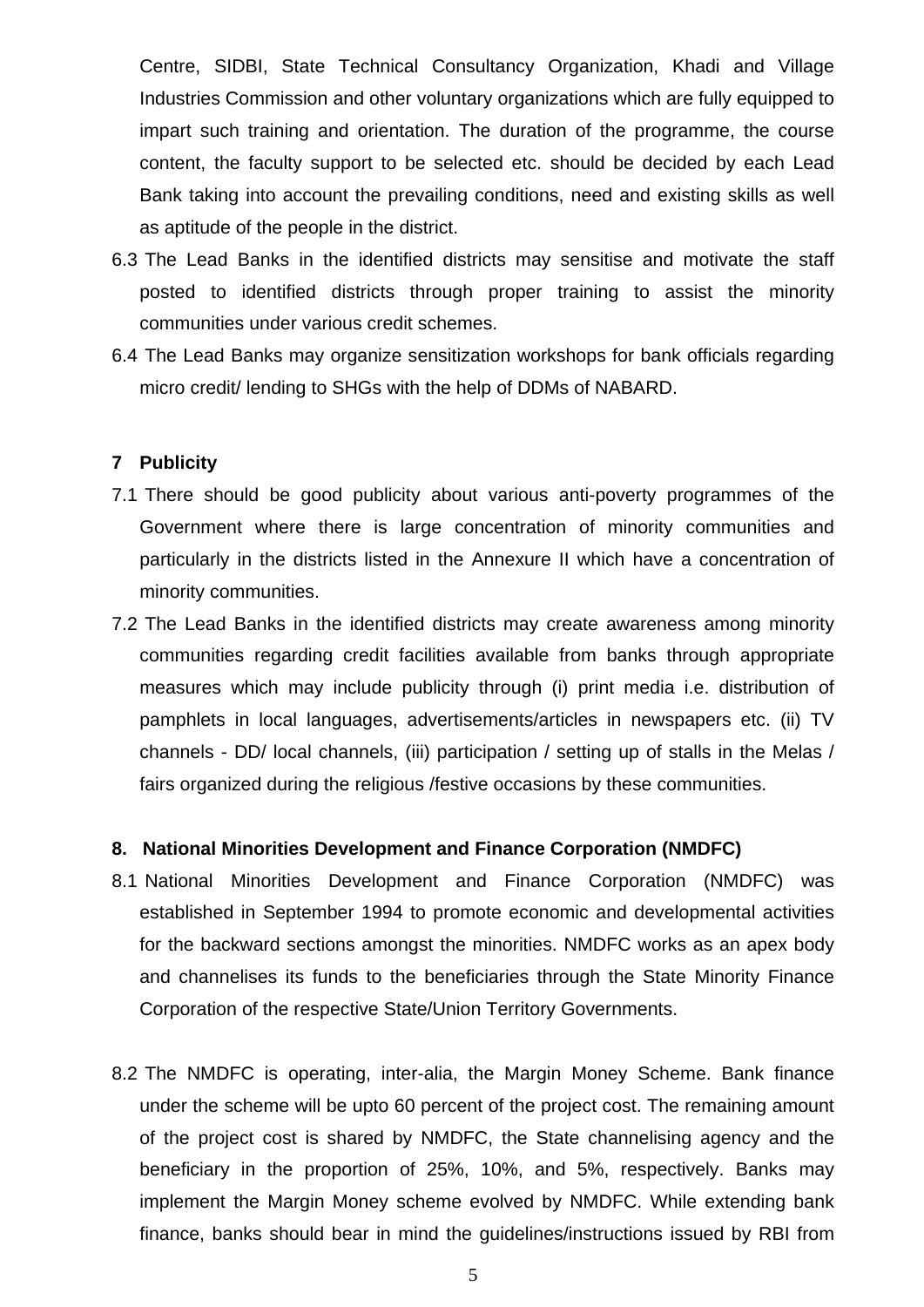time to time on priority sector advances. It may be ensured that the assets created out of the loan amount are mortgaged / hypothecated to the banks. Where recoveries have been made by the banks, it would be in order if the amounts are appropriated first towards bank dues.

### **9 Prime Minister's 15 Point Programme for the Welfare of Minorities**

Government of India has revised the "Prime Minister's New 15-Point Programme for the Welfare of Minorities". An important objective of the Programme is to ensure that an appropriate percentage of the priority sector lending is targeted for the minority communities and that the benefits of various government sponsored schemes reach the under-privileged, which includes the disadvantaged sections of the minority communities. The New Programme is to be implemented by the Central Ministries/Departments concerned through State Governments/Union Territories and envisages location of certain proportion of development projects in minority concentration districts. Accordingly, all scheduled commercial banks are required to ensure that within the overall target for priority sector lending and the sub-target of 10 percent for the weaker sections, sufficient care is taken to ensure that minority communities also receive an equitable portion of the credit. Lead Banks have been advised to keep this requirement in view while preparing district credit plans.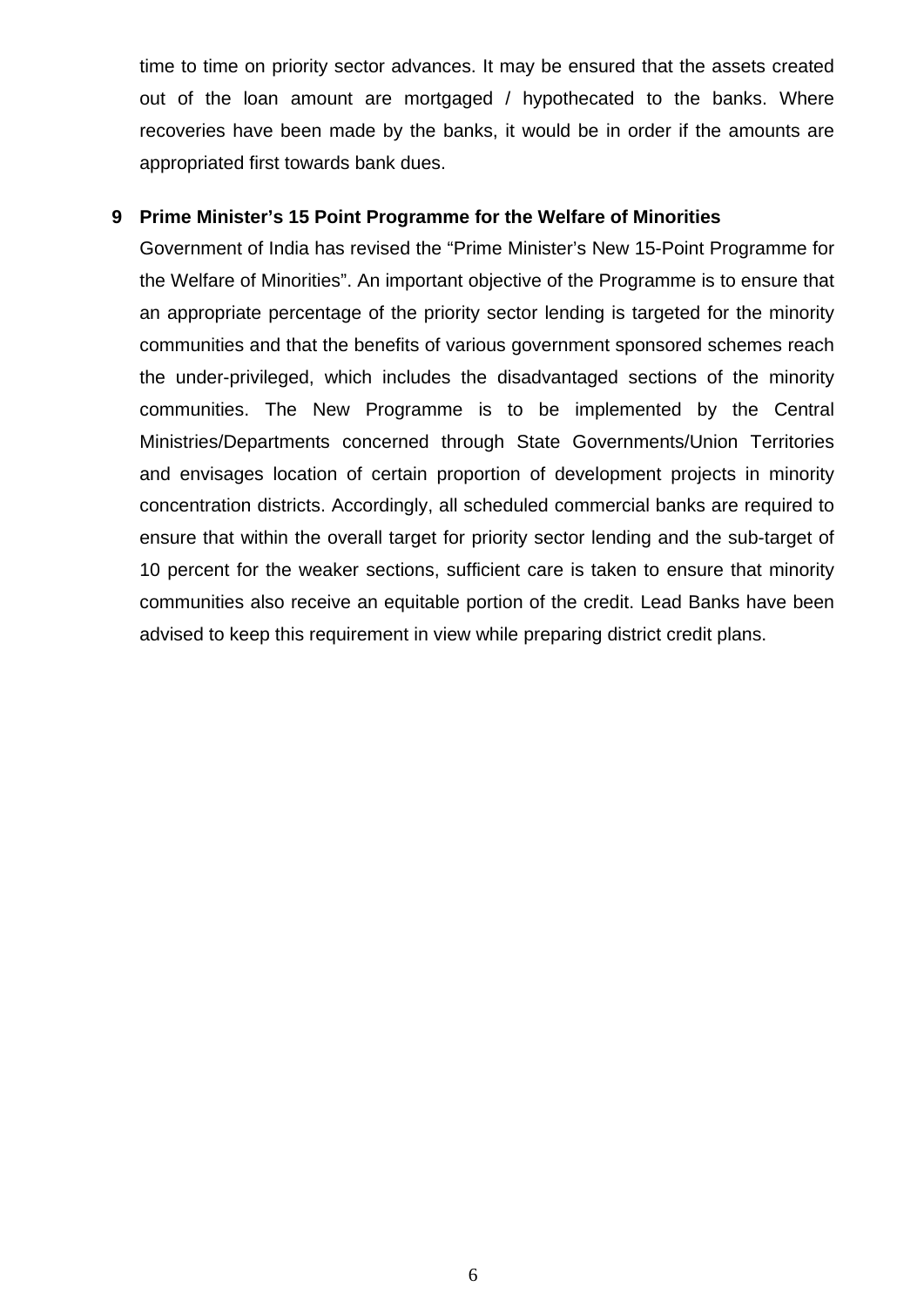**Statement showing Priority Sector Advances granted to the Members of the specified Minority Communities vis-à-vis Overall Priority Sector Advances for the Half Year ended**

*(Vide paragraph 5.1)*

*No. of Accounts - Actuals) (Amount in lakhs of Rupees)*

Bank Name \_\_\_\_\_\_\_\_\_\_\_\_\_\_\_\_\_\_\_\_\_\_\_\_\_\_\_\_\_\_\_\_\_\_\_\_\_\_\_ Bank Code \_\_\_\_\_\_\_\_\_\_

#### **Part 'A' – For 121 Identified Minority Concentrated Districts**

|                               | State/Distircts               |                   | Christians    |                   | Muslims       |                            | <b>Buddhists</b> |                   | Sikhs         |                   | Zoroastrians  | Jains       |                       | Total 'A'         |                                  |                   | Others 'B'     | Sector<br>Advances in<br>identified<br><b>Districts</b> | <b>Total Priority</b>            |
|-------------------------------|-------------------------------|-------------------|---------------|-------------------|---------------|----------------------------|------------------|-------------------|---------------|-------------------|---------------|-------------|-----------------------|-------------------|----------------------------------|-------------------|----------------|---------------------------------------------------------|----------------------------------|
| Sr.<br>No.                    |                               | No.<br>$A$ / $cs$ | Amount<br>O/S | No.<br>$A$ / $cs$ | Amount<br>O/S | No.<br>A/c<br>$\mathsf{s}$ | Amount<br>O/S    | No.<br>$A$ / $cs$ | Amount<br>O/S | No.<br>$A$ / $cs$ | Amount<br>o/s | No.<br>A/cs | Am<br>ou<br>nt<br>O/S | No.<br>$A$ / $cs$ | Am<br>oun<br>$\mathbf{t}$<br>O/S | No.<br>$A$ / $cs$ | Amou<br>nt o/s | No.<br>A/c<br>S                                         | Am<br>oun<br>$\mathbf{t}$<br>O/S |
|                               | Andamans                      |                   |               |                   |               |                            |                  |                   |               |                   |               |             |                       |                   |                                  |                   |                |                                                         |                                  |
| $\overline{1}$                | Nicobars                      |                   |               |                   |               |                            |                  |                   |               |                   |               |             |                       |                   |                                  |                   |                |                                                         |                                  |
| $\overline{2}$                | Andamans                      |                   |               |                   |               |                            |                  |                   |               |                   |               |             |                       |                   |                                  |                   |                |                                                         |                                  |
|                               | Arunachal Pradesh             |                   |               |                   |               |                            |                  |                   |               |                   |               |             |                       |                   |                                  |                   |                |                                                         |                                  |
| $\mathbf{3}$                  | Tawang                        |                   |               |                   |               |                            |                  |                   |               |                   |               |             |                       |                   |                                  |                   |                |                                                         |                                  |
| $\overline{4}$                | Chunglang                     |                   |               |                   |               |                            |                  |                   |               |                   |               |             |                       |                   |                                  |                   |                |                                                         |                                  |
| 5                             | Tirap                         |                   |               |                   |               |                            |                  |                   |               |                   |               |             |                       |                   |                                  |                   |                |                                                         |                                  |
| $\boldsymbol{6}$              | West Kameng                   |                   |               |                   |               |                            |                  |                   |               |                   |               |             |                       |                   |                                  |                   |                |                                                         |                                  |
| $\overline{7}$<br>$\,$ 8 $\,$ | Param Pare<br>Lower Subansiri |                   |               |                   |               |                            |                  |                   |               |                   |               |             |                       |                   |                                  |                   |                |                                                         |                                  |
| 9                             | East Kameng                   |                   |               |                   |               |                            |                  |                   |               |                   |               |             |                       |                   |                                  |                   |                |                                                         |                                  |
|                               | Assam                         |                   |               |                   |               |                            |                  |                   |               |                   |               |             |                       |                   |                                  |                   |                |                                                         |                                  |
| 10                            | Dhubri                        |                   |               |                   |               |                            |                  |                   |               |                   |               |             |                       |                   |                                  |                   |                |                                                         |                                  |
| 11                            | Goalpara                      |                   |               |                   |               |                            |                  |                   |               |                   |               |             |                       |                   |                                  |                   |                |                                                         |                                  |
| 12                            | Barpeta                       |                   |               |                   |               |                            |                  |                   |               |                   |               |             |                       |                   |                                  |                   |                |                                                         |                                  |
| 13                            | Hailakandi                    |                   |               |                   |               |                            |                  |                   |               |                   |               |             |                       |                   |                                  |                   |                |                                                         |                                  |
| 14                            | Karimganj                     |                   |               |                   |               |                            |                  |                   |               |                   |               |             |                       |                   |                                  |                   |                |                                                         |                                  |
| 15                            | Nagaon                        |                   |               |                   |               |                            |                  |                   |               |                   |               |             |                       |                   |                                  |                   |                |                                                         |                                  |
| 16                            | Marigaon                      |                   |               |                   |               |                            |                  |                   |               |                   |               |             |                       |                   |                                  |                   |                |                                                         |                                  |
| 17                            | Darrang                       |                   |               |                   |               |                            |                  |                   |               |                   |               |             |                       |                   |                                  |                   |                |                                                         |                                  |
| 18                            | Bongaigaon                    |                   |               |                   |               |                            |                  |                   |               |                   |               |             |                       |                   |                                  |                   |                |                                                         |                                  |
| 19                            | Cachar                        |                   |               |                   |               |                            |                  |                   |               |                   |               |             |                       |                   |                                  |                   |                |                                                         |                                  |
| 20                            | Kokrajhar                     |                   |               |                   |               |                            |                  |                   |               |                   |               |             |                       |                   |                                  |                   |                |                                                         |                                  |
| 21                            | North Cachar Hills            |                   |               |                   |               |                            |                  |                   |               |                   |               |             |                       |                   |                                  |                   |                |                                                         |                                  |
| 22                            | Kamrup                        |                   |               |                   |               |                            |                  |                   |               |                   |               |             |                       |                   |                                  |                   |                |                                                         |                                  |
|                               | Bihar                         |                   |               |                   |               |                            |                  |                   |               |                   |               |             |                       |                   |                                  |                   |                |                                                         |                                  |
| 23<br>24                      | Kishanganj<br>Kathiar         |                   |               |                   |               |                            |                  |                   |               |                   |               |             |                       |                   |                                  |                   |                |                                                         |                                  |
| 25                            | Araria                        |                   |               |                   |               |                            |                  |                   |               |                   |               |             |                       |                   |                                  |                   |                |                                                         |                                  |
| 26                            | Purnia                        |                   |               |                   |               |                            |                  |                   |               |                   |               |             |                       |                   |                                  |                   |                |                                                         |                                  |
| 27                            | Sitamarhi                     |                   |               |                   |               |                            |                  |                   |               |                   |               |             |                       |                   |                                  |                   |                |                                                         |                                  |
| 28                            | Darbhanga                     |                   |               |                   |               |                            |                  |                   |               |                   |               |             |                       |                   |                                  |                   |                |                                                         |                                  |
| 29                            | Paschim                       |                   |               |                   |               |                            |                  |                   |               |                   |               |             |                       |                   |                                  |                   |                |                                                         |                                  |
|                               | Champaran                     |                   |               |                   |               |                            |                  |                   |               |                   |               |             |                       |                   |                                  |                   |                |                                                         |                                  |
| 30                            | Delhi<br>Central              |                   |               |                   |               |                            |                  |                   |               |                   |               |             |                       |                   |                                  |                   |                |                                                         |                                  |
| 31                            | North East                    |                   |               |                   |               |                            |                  |                   |               |                   |               |             |                       |                   |                                  |                   |                |                                                         |                                  |
|                               | Goa                           |                   |               |                   |               |                            |                  |                   |               |                   |               |             |                       |                   |                                  |                   |                |                                                         |                                  |
| 32                            | South Goa                     |                   |               |                   |               |                            |                  |                   |               |                   |               |             |                       |                   |                                  |                   |                |                                                         |                                  |
|                               | Haryana                       |                   |               |                   |               |                            |                  |                   |               |                   |               |             |                       |                   |                                  |                   |                |                                                         |                                  |
| 33                            | Gurgaon                       |                   |               |                   |               |                            |                  |                   |               |                   |               |             |                       |                   |                                  |                   |                |                                                         |                                  |
| 34                            | Sirsa                         |                   |               |                   |               |                            |                  |                   |               |                   |               |             |                       |                   |                                  |                   |                |                                                         |                                  |
|                               | Himachal Pradesh              |                   |               |                   |               |                            |                  |                   |               |                   |               |             |                       |                   |                                  |                   |                |                                                         |                                  |
| 35                            | Lahul & Spiti                 |                   |               |                   |               |                            |                  |                   |               |                   |               |             |                       |                   |                                  |                   |                |                                                         |                                  |
| 36                            | Kinnaur                       |                   |               |                   |               |                            |                  |                   |               |                   |               |             |                       |                   |                                  |                   |                |                                                         |                                  |
|                               | Jammu & Kashmir               |                   |               |                   |               |                            |                  |                   |               |                   |               |             |                       |                   |                                  |                   |                |                                                         |                                  |
| 37                            | Leh (Ladakh)                  |                   |               |                   |               |                            |                  |                   |               |                   |               |             |                       |                   |                                  |                   |                |                                                         |                                  |
|                               | Jharkhand                     |                   |               |                   |               |                            |                  |                   |               |                   |               |             |                       |                   |                                  |                   |                |                                                         |                                  |
| 38                            | Pakaur                        |                   |               |                   |               |                            |                  |                   |               |                   |               |             |                       |                   |                                  |                   |                |                                                         |                                  |
| 39                            | Sahibganj                     |                   |               |                   |               |                            |                  |                   |               |                   |               |             |                       |                   |                                  |                   |                |                                                         |                                  |
| 40<br>$41\,$                  | Gumla                         |                   |               |                   |               |                            |                  |                   |               |                   |               |             |                       |                   |                                  |                   |                |                                                         |                                  |
|                               | Ranchi<br>Karnataka           |                   |               |                   |               |                            |                  |                   |               |                   |               |             |                       |                   |                                  |                   |                |                                                         |                                  |
| 42                            | Dakshina Kannada              |                   |               |                   |               |                            |                  |                   |               |                   |               |             |                       |                   |                                  |                   |                |                                                         |                                  |
| 43                            | Bidar                         |                   |               |                   |               |                            |                  |                   |               |                   |               |             |                       |                   |                                  |                   |                |                                                         |                                  |
| 44                            | Gulbarga                      |                   |               |                   |               |                            |                  |                   |               |                   |               |             |                       |                   |                                  |                   |                |                                                         |                                  |
|                               | Kerala                        |                   |               |                   |               |                            |                  |                   |               |                   |               |             |                       |                   |                                  |                   |                |                                                         |                                  |
| 45                            | Malappuram                    |                   |               |                   |               |                            |                  |                   |               |                   |               |             |                       |                   |                                  |                   |                |                                                         |                                  |
| 46                            | Ernakulam                     |                   |               |                   |               |                            |                  |                   |               |                   |               |             |                       |                   |                                  |                   |                |                                                         |                                  |
| 47                            | Kottayam                      |                   |               |                   |               |                            |                  |                   |               |                   |               |             |                       |                   |                                  |                   |                |                                                         |                                  |
| 48                            | Idukki                        |                   |               |                   |               |                            |                  |                   |               |                   |               |             |                       |                   |                                  |                   |                |                                                         |                                  |
| 49                            | Wayanad                       |                   |               |                   |               |                            |                  |                   |               |                   |               |             |                       |                   |                                  |                   |                |                                                         |                                  |
| 50                            | Pathanamthitta                |                   |               |                   |               |                            |                  |                   |               |                   |               |             |                       |                   |                                  |                   |                |                                                         |                                  |
| 51                            | Kozhikode                     |                   |               |                   |               |                            |                  |                   |               |                   |               |             |                       |                   |                                  |                   |                |                                                         |                                  |
| 52                            | Kasaragod                     |                   |               |                   |               |                            |                  |                   |               |                   |               |             |                       |                   |                                  |                   |                |                                                         |                                  |
|                               |                               |                   |               |                   |               |                            |                  |                   |               |                   |               |             |                       |                   |                                  |                   |                |                                                         |                                  |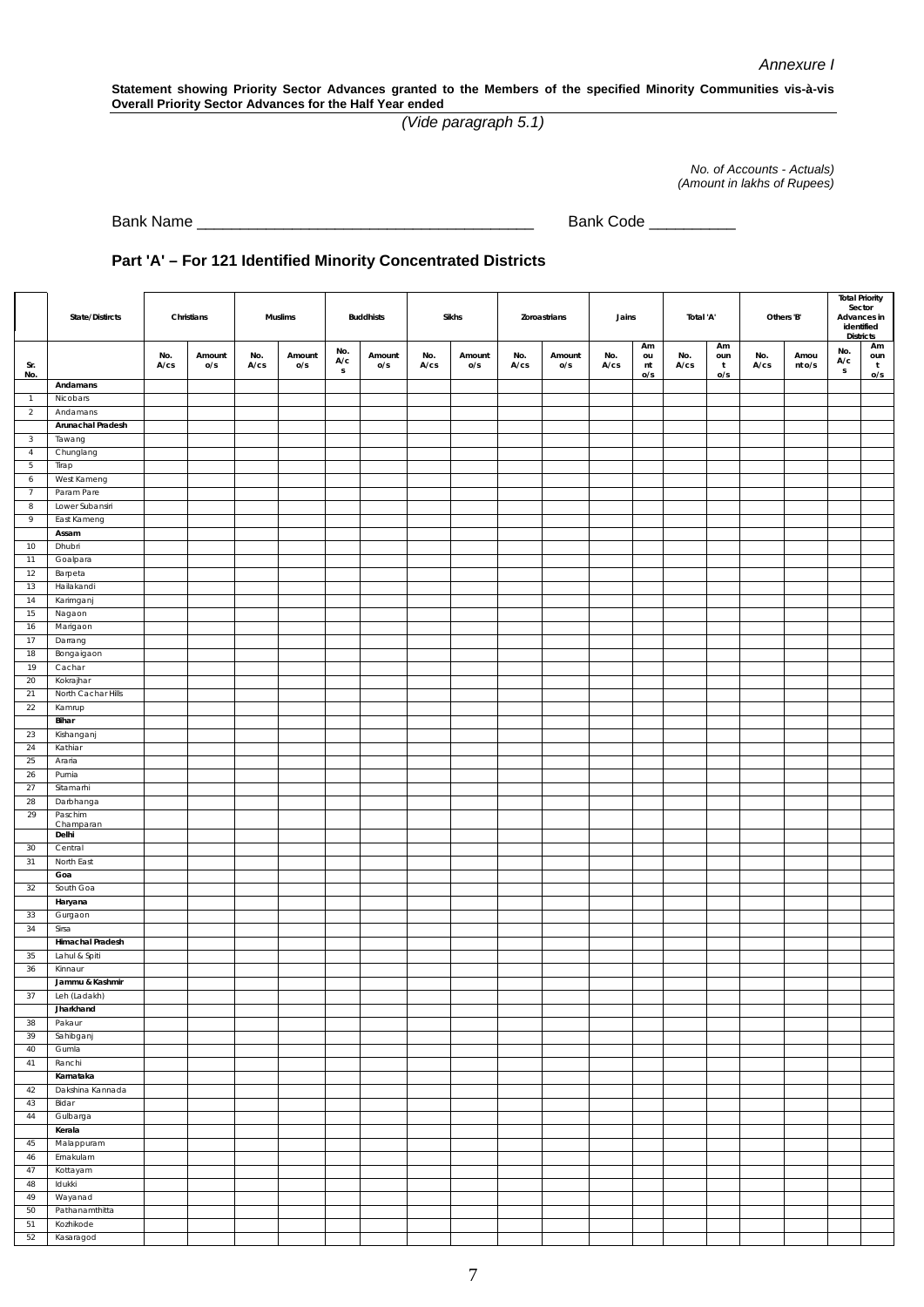| 53         | Thrissur              |  |  |  |  |  |  |  |  |  |
|------------|-----------------------|--|--|--|--|--|--|--|--|--|
| 54         | Kannur                |  |  |  |  |  |  |  |  |  |
| 55         | Kollam                |  |  |  |  |  |  |  |  |  |
|            |                       |  |  |  |  |  |  |  |  |  |
| 56         | Thiruvananthapuram    |  |  |  |  |  |  |  |  |  |
| 57         | Palkkad               |  |  |  |  |  |  |  |  |  |
| 58         | Alappuzha             |  |  |  |  |  |  |  |  |  |
|            | Madhya Pradesh        |  |  |  |  |  |  |  |  |  |
| 59         | Bhopal                |  |  |  |  |  |  |  |  |  |
|            |                       |  |  |  |  |  |  |  |  |  |
|            | Maharashtra           |  |  |  |  |  |  |  |  |  |
| 60         | Akola                 |  |  |  |  |  |  |  |  |  |
| 61         | Mumbai                |  |  |  |  |  |  |  |  |  |
| 62         | Aurangabad            |  |  |  |  |  |  |  |  |  |
| 63         | Mumbai(Suburban)      |  |  |  |  |  |  |  |  |  |
| 64         | Amravati              |  |  |  |  |  |  |  |  |  |
|            |                       |  |  |  |  |  |  |  |  |  |
| 65         | Buldana               |  |  |  |  |  |  |  |  |  |
| 66         | Parbhani              |  |  |  |  |  |  |  |  |  |
| 67         | Wasim                 |  |  |  |  |  |  |  |  |  |
| 68         | Hingoli               |  |  |  |  |  |  |  |  |  |
|            | Manipur               |  |  |  |  |  |  |  |  |  |
| 69         | Tamenglong            |  |  |  |  |  |  |  |  |  |
|            |                       |  |  |  |  |  |  |  |  |  |
| $70\,$     | Ukhrul                |  |  |  |  |  |  |  |  |  |
| $71\,$     | Churachandpur         |  |  |  |  |  |  |  |  |  |
| 72         | Chandel               |  |  |  |  |  |  |  |  |  |
| 73         | Senapati              |  |  |  |  |  |  |  |  |  |
| $74\,$     | Thoubal               |  |  |  |  |  |  |  |  |  |
|            | Meghalaya             |  |  |  |  |  |  |  |  |  |
| 75         | West Garo Hills       |  |  |  |  |  |  |  |  |  |
|            |                       |  |  |  |  |  |  |  |  |  |
|            | Mizoram               |  |  |  |  |  |  |  |  |  |
| 76         | Lawngtlai             |  |  |  |  |  |  |  |  |  |
| 77         | Mamit                 |  |  |  |  |  |  |  |  |  |
|            | Odisha                |  |  |  |  |  |  |  |  |  |
| 78         | Gajapati              |  |  |  |  |  |  |  |  |  |
|            | Pondicherry           |  |  |  |  |  |  |  |  |  |
|            |                       |  |  |  |  |  |  |  |  |  |
| 79         | Mahe                  |  |  |  |  |  |  |  |  |  |
|            | Rajasthan             |  |  |  |  |  |  |  |  |  |
| 80         | Ganganagar            |  |  |  |  |  |  |  |  |  |
|            | Sikkim                |  |  |  |  |  |  |  |  |  |
| 81         | North                 |  |  |  |  |  |  |  |  |  |
| 82         | South                 |  |  |  |  |  |  |  |  |  |
|            |                       |  |  |  |  |  |  |  |  |  |
| 83         | East                  |  |  |  |  |  |  |  |  |  |
| 84         | West                  |  |  |  |  |  |  |  |  |  |
|            | Tamil Nadu            |  |  |  |  |  |  |  |  |  |
| 85         | Kanyakumari           |  |  |  |  |  |  |  |  |  |
|            | Telangana             |  |  |  |  |  |  |  |  |  |
|            |                       |  |  |  |  |  |  |  |  |  |
|            |                       |  |  |  |  |  |  |  |  |  |
| 86         | Hyderabad             |  |  |  |  |  |  |  |  |  |
|            | <b>Uttar Pradesh</b>  |  |  |  |  |  |  |  |  |  |
| 87         | Rampur                |  |  |  |  |  |  |  |  |  |
| 88         | Bijnor                |  |  |  |  |  |  |  |  |  |
| 89         | Moradabad             |  |  |  |  |  |  |  |  |  |
| 90         |                       |  |  |  |  |  |  |  |  |  |
|            | Saharanpur            |  |  |  |  |  |  |  |  |  |
| 91         | Muzaffarnagar         |  |  |  |  |  |  |  |  |  |
| $92\,$     | Meerut                |  |  |  |  |  |  |  |  |  |
| 93         | Bahraich              |  |  |  |  |  |  |  |  |  |
| 94         | Balrampur             |  |  |  |  |  |  |  |  |  |
| 95         | Gaziabad              |  |  |  |  |  |  |  |  |  |
| 96         | Pilibhit              |  |  |  |  |  |  |  |  |  |
| 97         | Bareilli              |  |  |  |  |  |  |  |  |  |
| 98         | Siddarthnagar         |  |  |  |  |  |  |  |  |  |
| 99         | Shrawasti             |  |  |  |  |  |  |  |  |  |
|            |                       |  |  |  |  |  |  |  |  |  |
| 100        | Jyotiba phule Nagar   |  |  |  |  |  |  |  |  |  |
| 101        | Baghpat               |  |  |  |  |  |  |  |  |  |
| 102        | Bulandshahar          |  |  |  |  |  |  |  |  |  |
| 103        | Shahjahanpur          |  |  |  |  |  |  |  |  |  |
| 104        | Budaun                |  |  |  |  |  |  |  |  |  |
| 105        | Barabanki             |  |  |  |  |  |  |  |  |  |
| 106        | Kheri                 |  |  |  |  |  |  |  |  |  |
|            |                       |  |  |  |  |  |  |  |  |  |
| 107        | Lucknow               |  |  |  |  |  |  |  |  |  |
|            | Uttarakhand           |  |  |  |  |  |  |  |  |  |
| 108        | Hardwar               |  |  |  |  |  |  |  |  |  |
| 109        | Udham Singh Nagar     |  |  |  |  |  |  |  |  |  |
|            | West Bengal           |  |  |  |  |  |  |  |  |  |
| 110        | Murshidabad           |  |  |  |  |  |  |  |  |  |
| 111        | Maldah                |  |  |  |  |  |  |  |  |  |
|            |                       |  |  |  |  |  |  |  |  |  |
| 112        | Uttar Dinajpur        |  |  |  |  |  |  |  |  |  |
| 113        | Birbhum               |  |  |  |  |  |  |  |  |  |
| 114        | South 24-Parganas     |  |  |  |  |  |  |  |  |  |
| 115        | Nadia                 |  |  |  |  |  |  |  |  |  |
| 116        | Dakshin Dinajpur      |  |  |  |  |  |  |  |  |  |
| 117        | Haorah                |  |  |  |  |  |  |  |  |  |
| 118        |                       |  |  |  |  |  |  |  |  |  |
|            | North 24- Parganas    |  |  |  |  |  |  |  |  |  |
| 119        | Koch Bihar            |  |  |  |  |  |  |  |  |  |
| 120<br>121 | Kolkata<br>Barddhaman |  |  |  |  |  |  |  |  |  |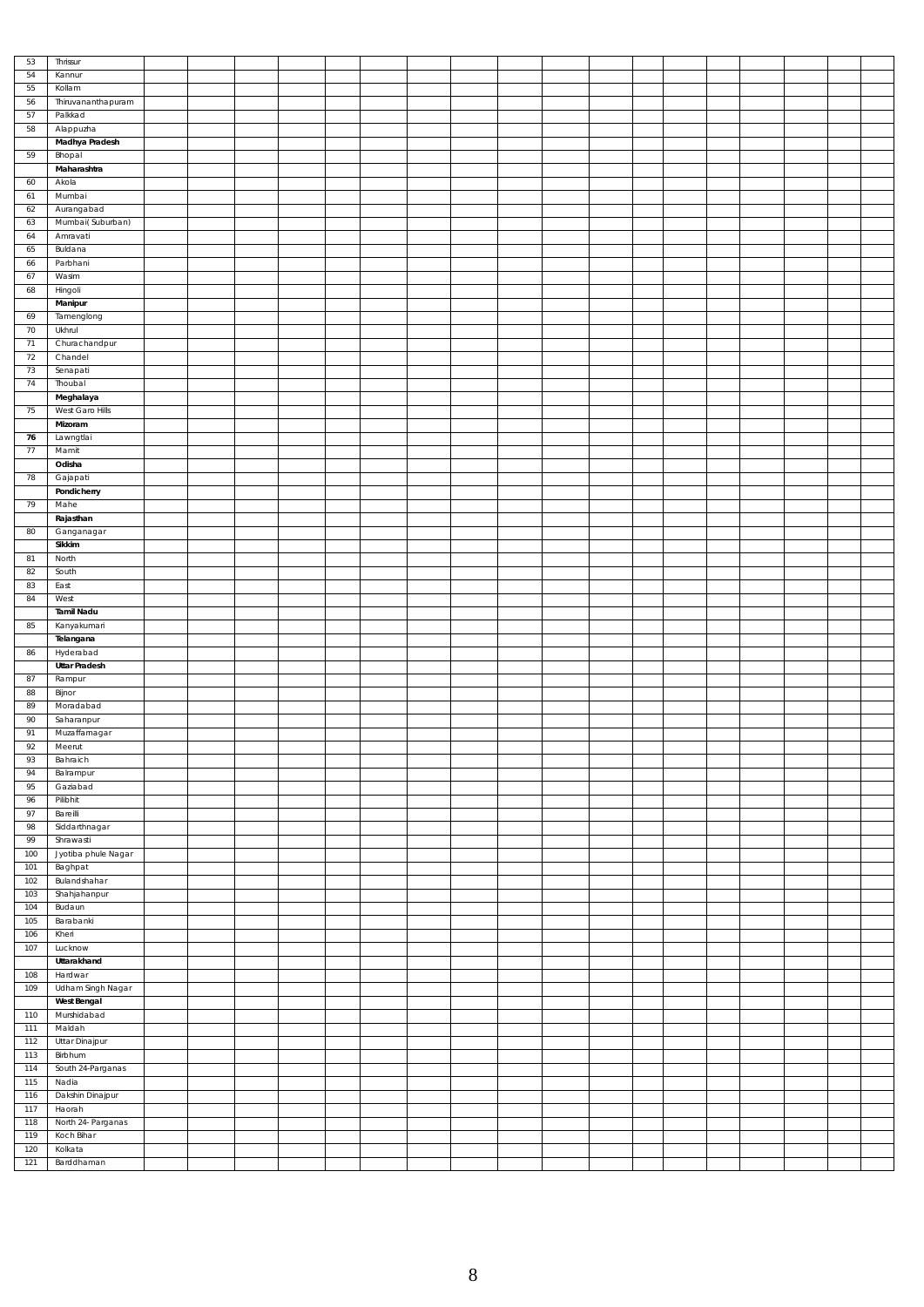Bank Name \_\_\_\_\_\_\_\_\_\_\_\_\_\_\_\_\_\_\_\_\_\_\_\_\_\_\_\_\_\_\_\_\_\_\_\_\_\_\_ Bank Code \_\_\_\_\_\_\_\_\_\_

## **Part 'B' - For all Districts in the Country**

|                |                              |             | r art D - r or an Districts in the Country |                   |               |                            |                  |             |               |             |               |             |                       |             |                   |             |                |                            |                                                                        |
|----------------|------------------------------|-------------|--------------------------------------------|-------------------|---------------|----------------------------|------------------|-------------|---------------|-------------|---------------|-------------|-----------------------|-------------|-------------------|-------------|----------------|----------------------------|------------------------------------------------------------------------|
|                | State/Distircts              |             | Christians                                 |                   | Muslims       |                            | <b>Buddhists</b> |             | Sikhs         |             | Zoroastrians  | Jain        |                       | Total 'A'   |                   |             | Others 'B'     |                            | <b>Total Priority</b><br>Sector<br>Advances in<br><b>All Districts</b> |
| Sr.<br>No.     |                              | No.<br>A/cs | Amount<br>O/S                              | No.<br>$A$ / $cs$ | Amount<br>O/S | No.<br>A/c<br>$\mathsf{s}$ | Amount<br>o/s    | No.<br>A/cs | Amount<br>O/S | No.<br>A/cs | Amount<br>O/S | No.<br>A/cs | Am<br>ou<br>nt<br>O/S | No.<br>A/cs | Am<br>ount<br>O/S | No.<br>A/cs | Amou<br>nt o/s | No.<br>A/c<br>$\mathsf{s}$ | Am<br>ount<br>O/S                                                      |
|                | Andamans                     |             |                                            |                   |               |                            |                  |             |               |             |               |             |                       |             |                   |             |                |                            |                                                                        |
| $\mathbf{1}$   | Andaman & Nicobar<br>Islands |             |                                            |                   |               |                            |                  |             |               |             |               |             |                       |             |                   |             |                |                            |                                                                        |
| $\overline{2}$ | Andhra Pradesh               |             |                                            |                   |               |                            |                  |             |               |             |               |             |                       |             |                   |             |                |                            |                                                                        |
| $\mathbf{3}$   | Arunachal Pradesh            |             |                                            |                   |               |                            |                  |             |               |             |               |             |                       |             |                   |             |                |                            |                                                                        |
| $\overline{4}$ | Assam                        |             |                                            |                   |               |                            |                  |             |               |             |               |             |                       |             |                   |             |                |                            |                                                                        |
| 5              | Bihar                        |             |                                            |                   |               |                            |                  |             |               |             |               |             |                       |             |                   |             |                |                            |                                                                        |
| 6              | Chandigarh                   |             |                                            |                   |               |                            |                  |             |               |             |               |             |                       |             |                   |             |                |                            |                                                                        |
| $\overline{7}$ | Chattisgarh                  |             |                                            |                   |               |                            |                  |             |               |             |               |             |                       |             |                   |             |                |                            |                                                                        |
| 8              | Dadra & Nagar<br>Haveli      |             |                                            |                   |               |                            |                  |             |               |             |               |             |                       |             |                   |             |                |                            |                                                                        |
| $\circ$        | Daman & Diu                  |             |                                            |                   |               |                            |                  |             |               |             |               |             |                       |             |                   |             |                |                            |                                                                        |
| 10             | Delhi                        |             |                                            |                   |               |                            |                  |             |               |             |               |             |                       |             |                   |             |                |                            |                                                                        |
| 11             | Goa                          |             |                                            |                   |               |                            |                  |             |               |             |               |             |                       |             |                   |             |                |                            |                                                                        |
| 12             | Gujarat                      |             |                                            |                   |               |                            |                  |             |               |             |               |             |                       |             |                   |             |                |                            |                                                                        |
| 13             | Haryana                      |             |                                            |                   |               |                            |                  |             |               |             |               |             |                       |             |                   |             |                |                            |                                                                        |
| 14             | Himachal Pradesh             |             |                                            |                   |               |                            |                  |             |               |             |               |             |                       |             |                   |             |                |                            |                                                                        |
| 15             | Jammu & Kashmir              |             |                                            |                   |               |                            |                  |             |               |             |               |             |                       |             |                   |             |                |                            |                                                                        |
| 16             | Jharkhand                    |             |                                            |                   |               |                            |                  |             |               |             |               |             |                       |             |                   |             |                |                            |                                                                        |
| 17             | Karnataka                    |             |                                            |                   |               |                            |                  |             |               |             |               |             |                       |             |                   |             |                |                            |                                                                        |
| 18             | Kerala                       |             |                                            |                   |               |                            |                  |             |               |             |               |             |                       |             |                   |             |                |                            |                                                                        |
| 19             | Lakshadweep                  |             |                                            |                   |               |                            |                  |             |               |             |               |             |                       |             |                   |             |                |                            |                                                                        |
| 20             | Madhya Pradesh               |             |                                            |                   |               |                            |                  |             |               |             |               |             |                       |             |                   |             |                |                            |                                                                        |
| 21             | Maharashtra                  |             |                                            |                   |               |                            |                  |             |               |             |               |             |                       |             |                   |             |                |                            |                                                                        |
| 22             | Manipur                      |             |                                            |                   |               |                            |                  |             |               |             |               |             |                       |             |                   |             |                |                            |                                                                        |
| 23             | Meghalaya                    |             |                                            |                   |               |                            |                  |             |               |             |               |             |                       |             |                   |             |                |                            |                                                                        |
| 24             | Mizoram                      |             |                                            |                   |               |                            |                  |             |               |             |               |             |                       |             |                   |             |                |                            |                                                                        |
| 25             | Nagaland                     |             |                                            |                   |               |                            |                  |             |               |             |               |             |                       |             |                   |             |                |                            |                                                                        |
| 26             | Odisha                       |             |                                            |                   |               |                            |                  |             |               |             |               |             |                       |             |                   |             |                |                            |                                                                        |
| 27             | Pondicherry                  |             |                                            |                   |               |                            |                  |             |               |             |               |             |                       |             |                   |             |                |                            |                                                                        |
| 28             | Punjab                       |             |                                            |                   |               |                            |                  |             |               |             |               |             |                       |             |                   |             |                |                            |                                                                        |
| 29             | Rajasthan                    |             |                                            |                   |               |                            |                  |             |               |             |               |             |                       |             |                   |             |                |                            |                                                                        |
| 30             | Sikkim                       |             |                                            |                   |               |                            |                  |             |               |             |               |             |                       |             |                   |             |                |                            |                                                                        |
| 31             | Tamil Nadu                   |             |                                            |                   |               |                            |                  |             |               |             |               |             |                       |             |                   |             |                |                            |                                                                        |
| 32             | Telangana                    |             |                                            |                   |               |                            |                  |             |               |             |               |             |                       |             |                   |             |                |                            |                                                                        |
| 33             | Tripura                      |             |                                            |                   |               |                            |                  |             |               |             |               |             |                       |             |                   |             |                |                            |                                                                        |
| 34             | Uttar Pradesh                |             |                                            |                   |               |                            |                  |             |               |             |               |             |                       |             |                   |             |                |                            |                                                                        |
| 35             | Uttarakhand                  |             |                                            |                   |               |                            |                  |             |               |             |               |             |                       |             |                   |             |                |                            |                                                                        |
| 36             | West Bengal                  |             |                                            |                   |               |                            |                  |             |               |             |               |             |                       |             |                   |             |                |                            |                                                                        |
|                | <b>TOTAL</b>                 |             |                                            |                   |               |                            |                  |             |               |             |               |             |                       |             |                   |             |                |                            |                                                                        |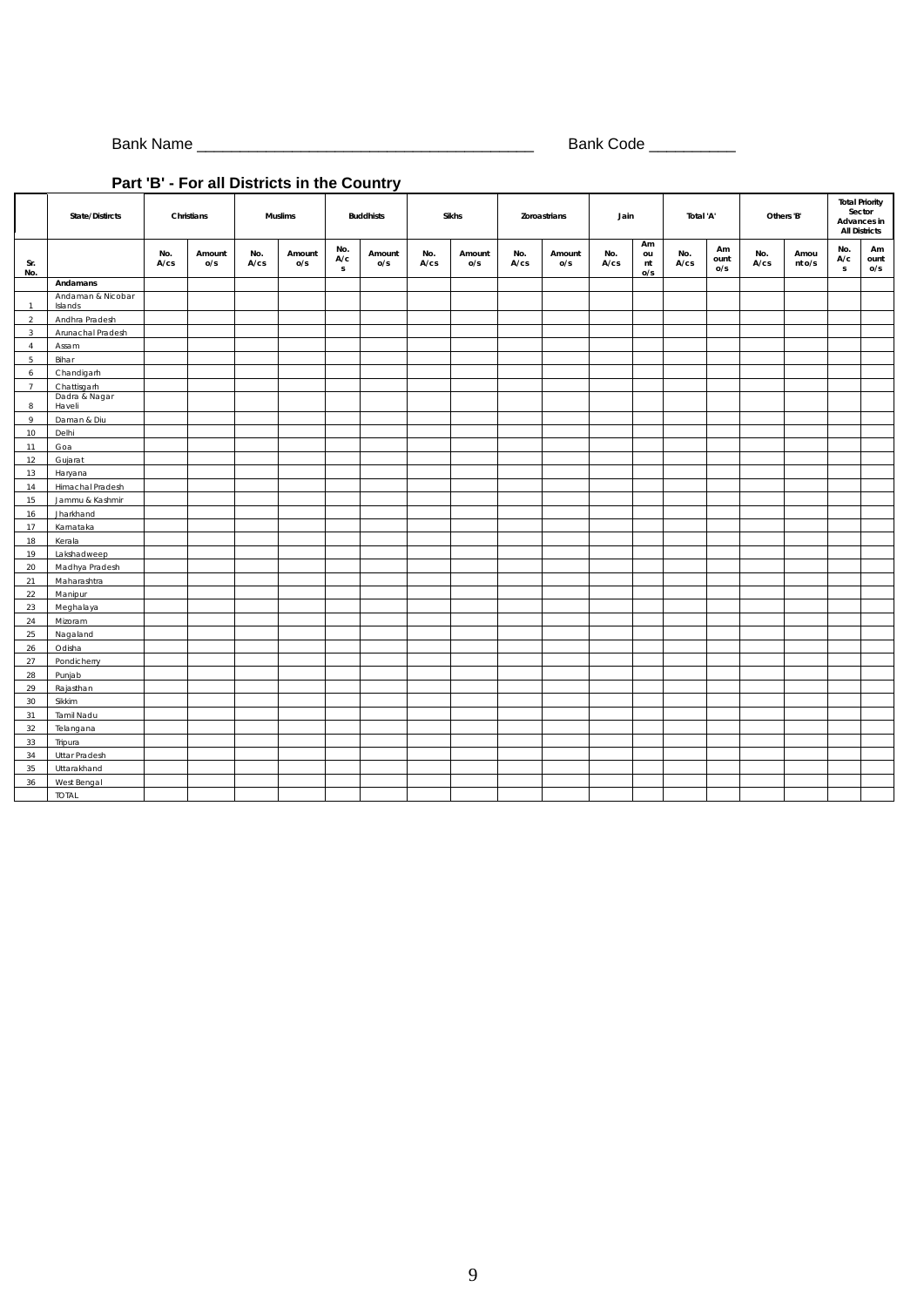#### *Annexure II*

## **List of 121 Minority Concentration Districts**

*(Vide paragraph 3.3, 5.3 and 7.1)*

|                | <b>State</b>       | SI.             | <b>Districts</b>   |
|----------------|--------------------|-----------------|--------------------|
| SI.            |                    | No.             |                    |
| No.            |                    |                 |                    |
| i.             | ii.                | Ϊii             | iv                 |
|                | Andamans           |                 |                    |
| 1              | (2)                | 1               | <b>Nicobars</b>    |
|                | Andamans           | $\overline{2}$  | Andamans           |
| $\overline{2}$ | Arunachal P (7)    | $\overline{3}$  | Tawang             |
|                | Arunachal P        | $\overline{4}$  | Changlang          |
|                | Arunachal P        | 5               | Tirap              |
|                | Arunachal P        | 6               | <b>West Kameng</b> |
|                | <b>Arunachal P</b> | 7               | Papum Pare *       |
|                | Arunachal P        | 8               | East Kameng        |
|                | Arunachal P        | 9               | Lower Subansiri    |
| 3              | Assam (13)         | 10              | <b>Dhubri</b>      |
|                | Assam              | 11              | Goalpara           |
|                | Assam              | 12              | Barpeta            |
|                | Assam              | 13              | Hailakandi         |
|                | Assam              | 14              | Karimganj          |
|                | Assam              | 15              | Nagaon             |
|                | Assam              | $\overline{16}$ | Marigaon           |
|                | Assam              | 17              | Darrang            |
|                | Assam              | 18              | Bongaigaon         |
|                | Assam              | $\overline{19}$ | Cachar             |
|                | Assam              | 20              | Kokrajhar          |
|                | Assam              | 21              | North Cachar Hills |
|                | Assam              | 22              | Kamrup             |
| 4              | Bihar $(7)$        | 23              | Kishanganj         |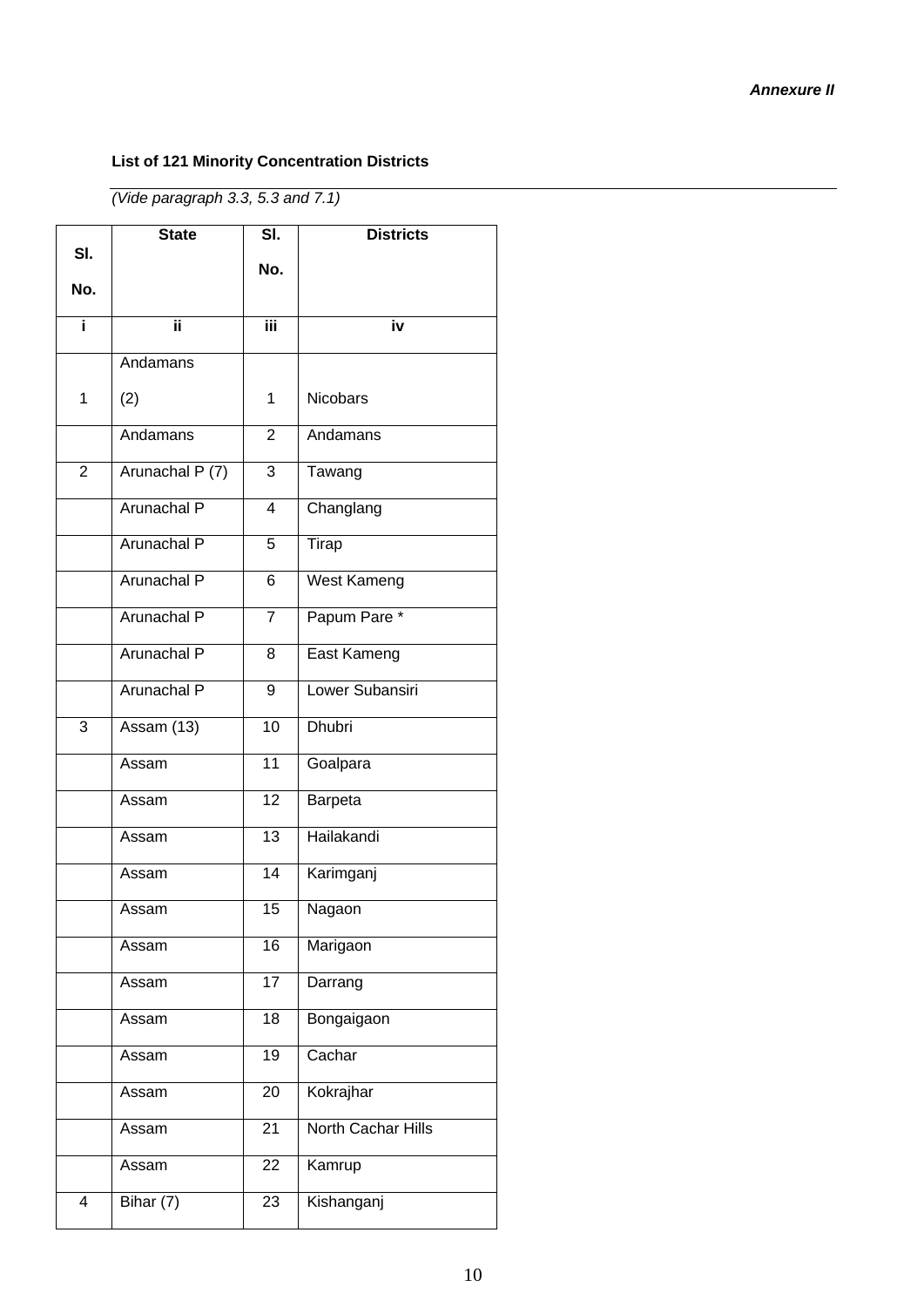|                | <b>Bihar</b>      | 24 | Katihar               |
|----------------|-------------------|----|-----------------------|
|                | <b>Bihar</b>      | 25 | Araria                |
|                | <b>Bihar</b>      | 26 | Purnia                |
|                | <b>Bihar</b>      | 27 | Sitamarhi             |
|                | <b>Bihar</b>      | 28 | Darbhanga             |
|                | <b>Bihar</b>      | 29 | Paschim Champaran     |
| 5              | Delhi (2)         | 30 | Central<br>$\star$    |
|                | Delhi             | 31 | North East<br>$\star$ |
| 6              | Goa $(1)$         | 32 | South Goa             |
| $\overline{7}$ | Haryana (2)       | 33 | Gurgaon               |
|                | Haryana           | 34 | <b>Sirsa</b>          |
| 8              | Himachal $P(2)$   | 35 | Lahul & Spiti         |
|                | <b>Himachal P</b> | 36 | Kinnaur               |
|                | Jammu &           |    |                       |
| 9              | Kashmir (1)       | 37 | Leh(Ladakh)           |
| 10             | Jharkhand (4)     | 38 | Pakaur*               |
|                | Jharkhand         | 39 | Sahibganj             |
|                | Jharkhand         | 40 | Gumla                 |
|                | Jharkhand         | 41 | Ranchi                |
| 11             | Karnataka (3)     | 42 | Dakshina Kannada      |
|                | Karnataka         | 43 | <b>Bidar</b>          |
|                | Karnataka         | 44 | Gulbarga              |
| 12             | Kerala (14)       | 45 | Malappuram            |
|                | Kerala            | 46 | Ernakulam             |
|                | Kerala            | 47 | Kottayam              |
|                | Kerala            | 48 | Idukki                |
|                | Kerala            | 49 | Wayanad               |
|                | Kerala            | 50 | Pathanamthitta        |
|                | Kerala            | 51 | Kozhikode             |
|                | Kerala            | 52 | Kasaragod             |
|                | Kerala            | 53 | <b>Thrissur</b>       |
|                | Kerala            | 54 | Kannur                |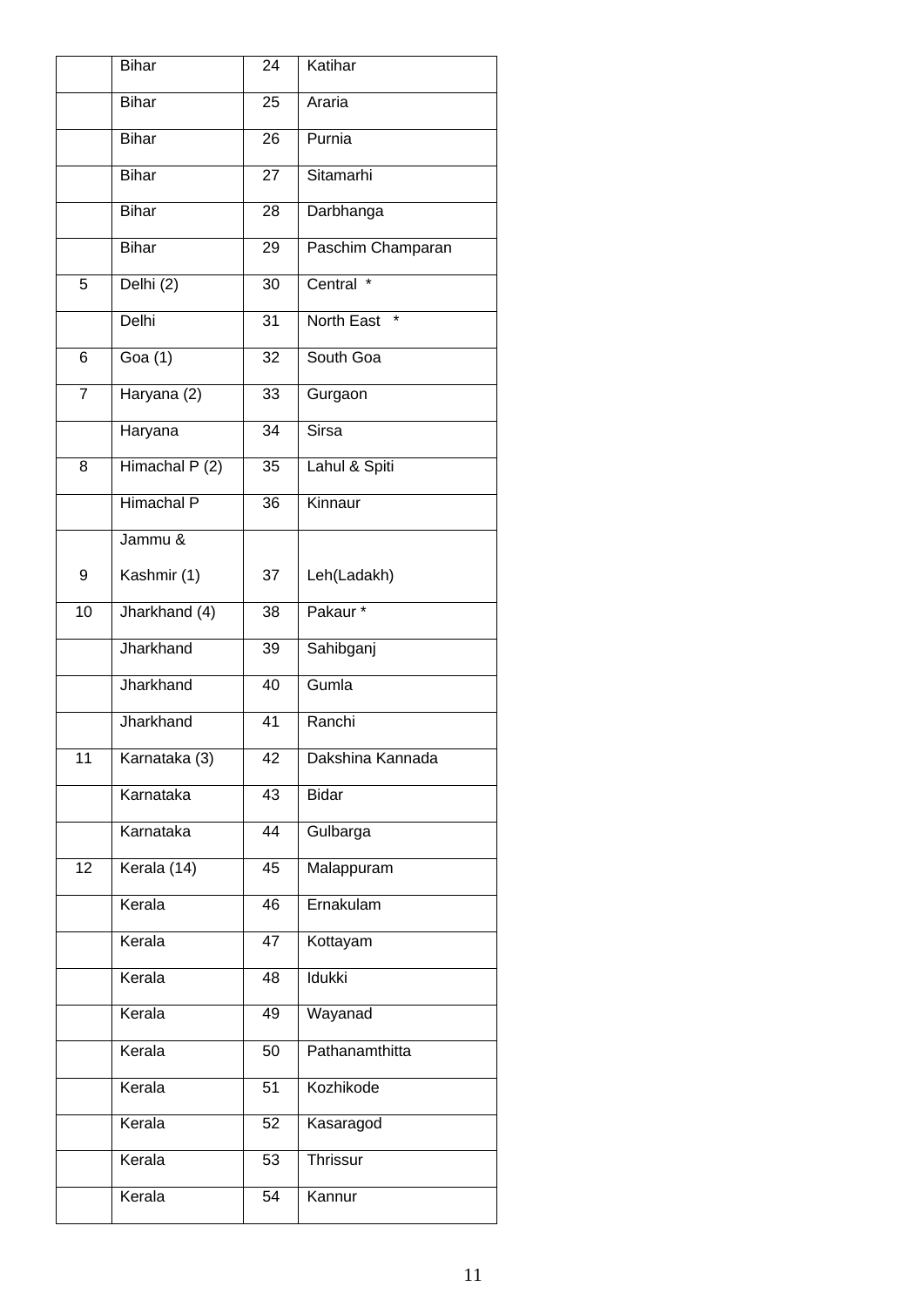|                 | Kerala          | 55              | Kollam                  |
|-----------------|-----------------|-----------------|-------------------------|
|                 | Kerala          | 56              | Thiruvananthapuram      |
|                 | Kerala          | $\overline{57}$ | Palakkad                |
|                 | Kerala          | 58              | Alappuzha               |
| 13              | Madhya P(1)     | 59              | Bhopal                  |
| $\overline{14}$ | Maharashtra (9) | 60              | Akola                   |
|                 | Maharashtra     | 61              | Mumbai                  |
|                 | Maharashtra     | 62              | Aurangabad              |
|                 | Maharashtra     | 63              | Mumbai (Suburban) *     |
|                 | Maharashtra     | 64              | Amravati                |
|                 | Maharashtra     | 65              | <b>Buldana</b>          |
|                 | Maharashtra     | 66              | Parbhani                |
|                 | Maharashtra     | 67              | Washim <sup>*</sup>     |
|                 | Maharashtra     | 68              | Hingoli <sup>*</sup>    |
| 15              | Manipur (6)     | 69              | Tamenglong              |
|                 | Manipur         | 70              | <b>Ukhrul</b>           |
|                 | Manipur         | $\overline{71}$ | Churachandpur           |
|                 | Manipur         | 72              | Chandel                 |
|                 |                 |                 | Senapati                |
|                 | Manipur         | 73              | (Excl. 3 sub-divisions) |
|                 | Manipur         | 74              | Thoubal                 |
|                 | Meghalaya       |                 |                         |
| 16              | (1)             | 75              | <b>West Garo Hills</b>  |
| $\overline{17}$ | Mizoram (2)     | 76              | Lawngtlai               |
|                 | Mizoram         | 77              | <b>Mamit</b>            |
| 18              | Orissa (1)      | 78              | Gajapati                |
| 19              | Pondicherry (1) | $\overline{79}$ | Mahe                    |
| 20              | Rajasthan (1)   | 80              | Ganganagar              |
| 21              | Sikkim (4)      | 81              | North                   |
|                 | <b>Sikkim</b>   | 82              | South                   |
|                 | <b>Sikkim</b>   | 83              | East                    |
|                 | <b>Sikkim</b>   | 84              | West                    |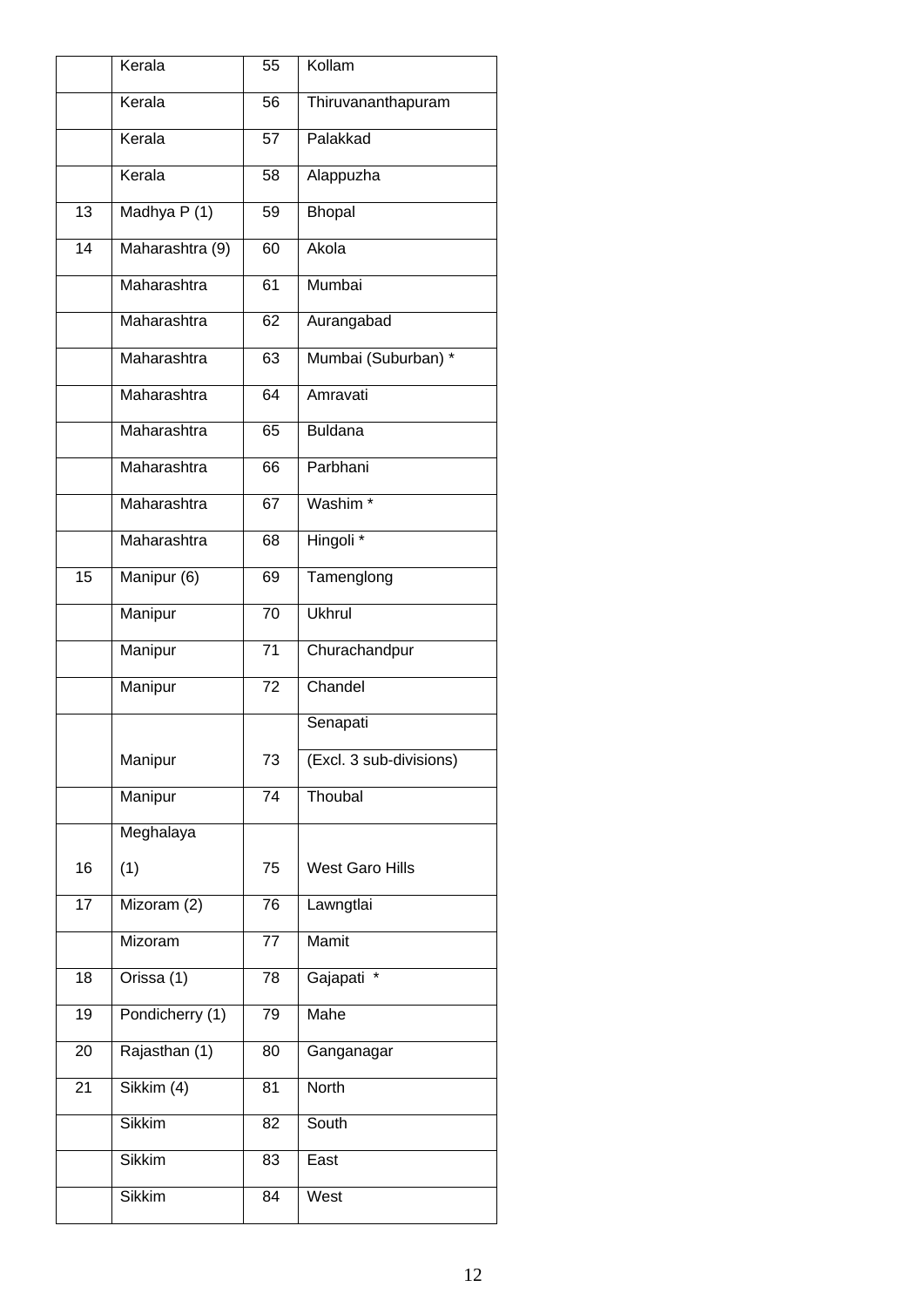| 22 | Tamil Nadu (1)       | 85  | Kanniyakumari         |
|----|----------------------|-----|-----------------------|
| 23 | Telengana (1)        | 86  | Hyderabad             |
|    | <b>Uttar Pradesh</b> |     |                       |
| 24 | (21)                 | 87  | Rampur                |
|    | <b>Uttar Pradesh</b> | 88  | Moradabad             |
|    | <b>Uttar Pradesh</b> | 89  | <b>Bijnor</b>         |
|    | <b>Uttar Pradesh</b> | 90  | Saharanpur            |
|    | <b>Uttar Pradesh</b> | 91  | Jyotiba Phule Nagar*  |
|    | <b>Uttar Pradesh</b> | 92  | Muzaffarnagar         |
|    | <b>Uttar Pradesh</b> | 93  | Balrampur *           |
|    | <b>Uttar Pradesh</b> | 94  | <b>Bahraich</b>       |
|    | <b>Uttar Pradesh</b> | 95  | <b>Bareilly</b>       |
|    | <b>Uttar Pradesh</b> | 96  | Meerut                |
|    | <b>Uttar Pradesh</b> | 97  | Siddharthnagar        |
|    | <b>Uttar Pradesh</b> | 98  | Pilibhit              |
|    | <b>Uttar Pradesh</b> | 99  | Shrawasti*            |
|    | <b>Uttar Pradesh</b> | 100 | Baghpat <sup>*</sup>  |
|    | <b>Uttar Pradesh</b> | 101 | Ghaziabad             |
|    | <b>Uttar Pradesh</b> | 102 | Bulanshahar           |
|    | <b>Uttar Pradesh</b> | 103 | Shahjahanpur          |
|    | <b>Uttar Pradesh</b> | 104 | Badaun                |
|    | <b>Uttar Pradesh</b> | 105 | Barabanki             |
|    | <b>Uttar Pradesh</b> | 106 | Kheri                 |
|    | <b>Uttar Pradesh</b> | 107 | Lucknow               |
| 25 | Uttaranchal (2)      | 108 | Hardwar               |
|    | Uttaranchal          | 109 | Udham Singh Nagar *   |
|    | West Bengal          |     |                       |
| 26 | (12)                 | 110 | Murshidabad           |
|    | West Bengal          | 111 | Maldah                |
|    | West Bengal          | 112 | <b>Uttar Dinajpur</b> |
|    | West Bengal          | 113 | <b>Birbhum</b>        |
|    | West Bengal          | 114 | South 24-Parganas     |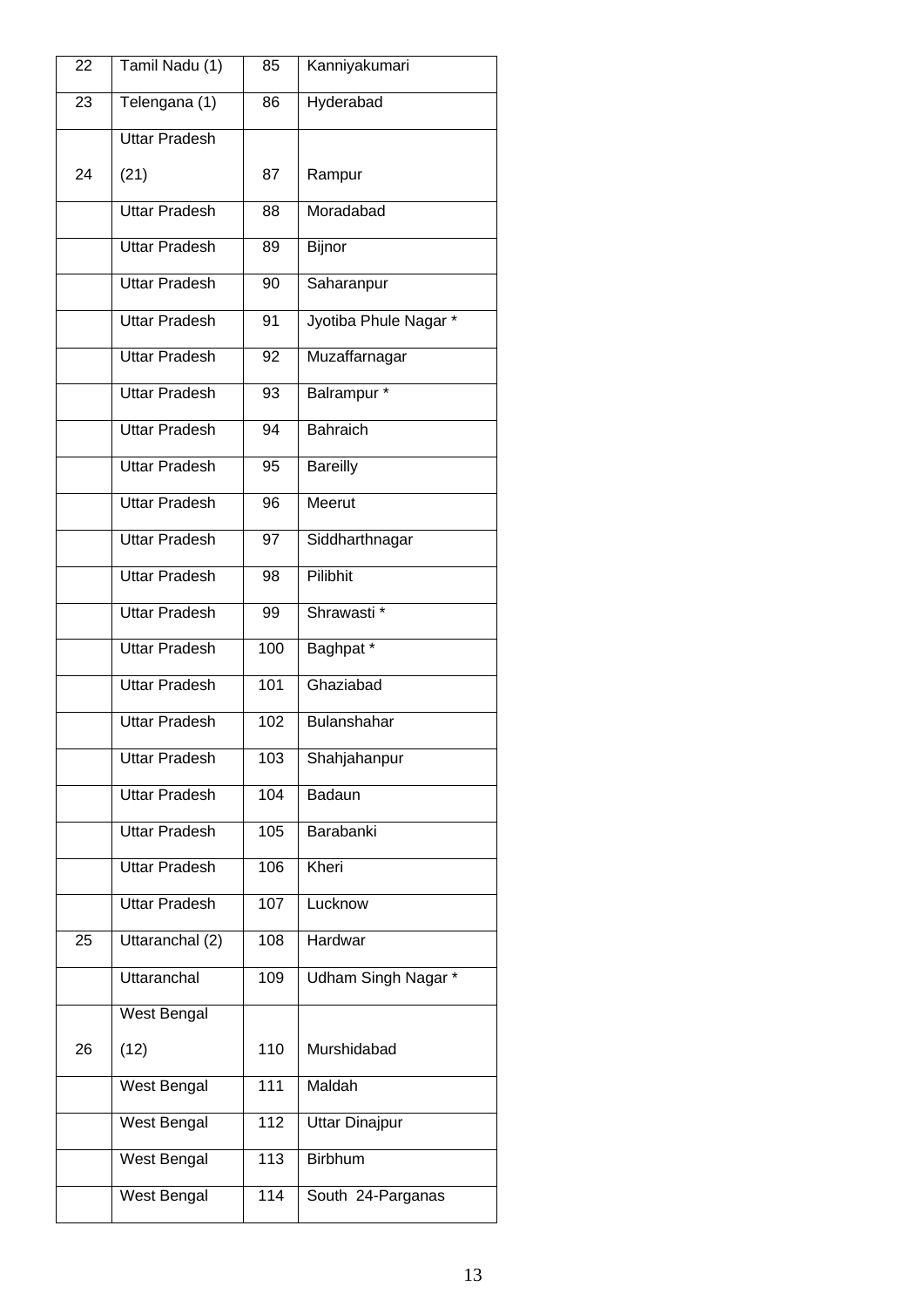| West Bengal | 115 | Nadia              |
|-------------|-----|--------------------|
| West Bengal | 116 | Dakshin Dinajpur * |
| West Bengal | 117 | Haorah             |
| West Bengal | 118 | Koch Bihar         |
| West Bengal | 119 | Kolkata            |
| West Bengal | 120 | Barddhaman         |
| West Bengal | 121 | North 24- Parganas |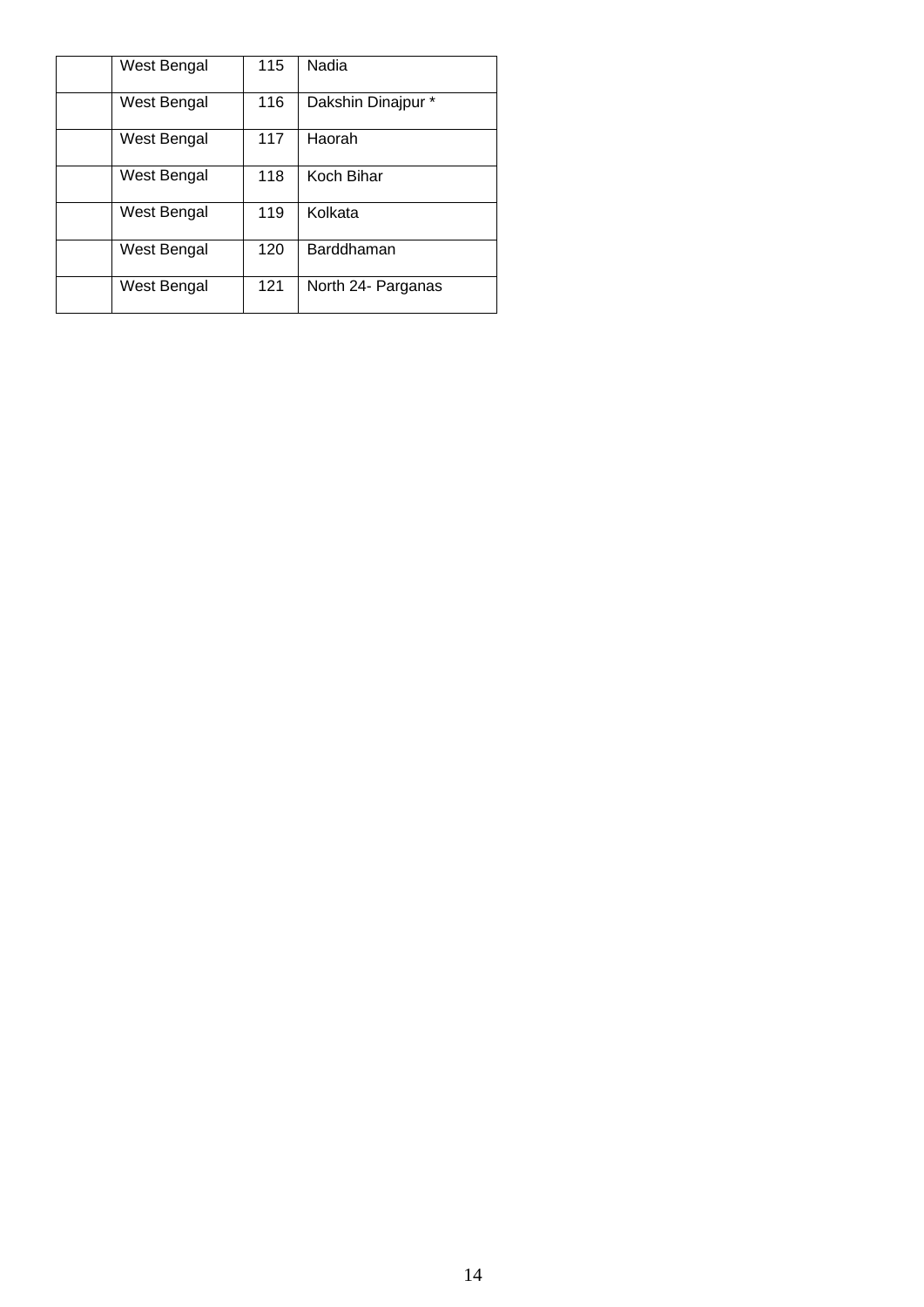#### *Annexure III*

**Statement showing Priority Sector Advances granted to the members of specified minority communities vis-à-vis overall Priority Sector Advances (in the Identified Districts) for the quarter ended…………**

*(Vide paragraph 5.3)*

Name of the District .

| Name of          |                                                                                                     | No. of accounts |         | <b>Amount Outstanding</b> |         |  |  |
|------------------|-----------------------------------------------------------------------------------------------------|-----------------|---------|---------------------------|---------|--|--|
| <b>Community</b> |                                                                                                     |                 |         |                           |         |  |  |
|                  |                                                                                                     | Previous        | Current | Previous                  | Current |  |  |
|                  |                                                                                                     | Quarter         | Quarter | Quarter                   | Quarter |  |  |
|                  | <b>A. Minority Communities</b>                                                                      |                 |         |                           |         |  |  |
| $1_{-}$          | Christians                                                                                          |                 |         |                           |         |  |  |
|                  | 2. Muslims                                                                                          |                 |         |                           |         |  |  |
| 3 <sub>1</sub>   | <b>Buddhists</b>                                                                                    |                 |         |                           |         |  |  |
| $4_{\cdot}$      | <b>Sikhs</b>                                                                                        |                 |         |                           |         |  |  |
|                  | 5. Zoroastrians                                                                                     |                 |         |                           |         |  |  |
| 6.               | Jains                                                                                               |                 |         |                           |         |  |  |
|                  | Total $(1 to 6)$                                                                                    |                 |         |                           |         |  |  |
|                  | <b>B.</b> Others                                                                                    |                 |         |                           |         |  |  |
|                  | C. Total Priority Sector<br><b>Advances</b><br>the<br>in.<br><b>Identified Districts</b><br>$(A+B)$ |                 |         |                           |         |  |  |
|                  | D. Share of A out of C in<br>percentage (%)                                                         |                 |         |                           |         |  |  |

Note:

1. Number of accounts in actual numbers

2. Amount outstanding in crores of Rupees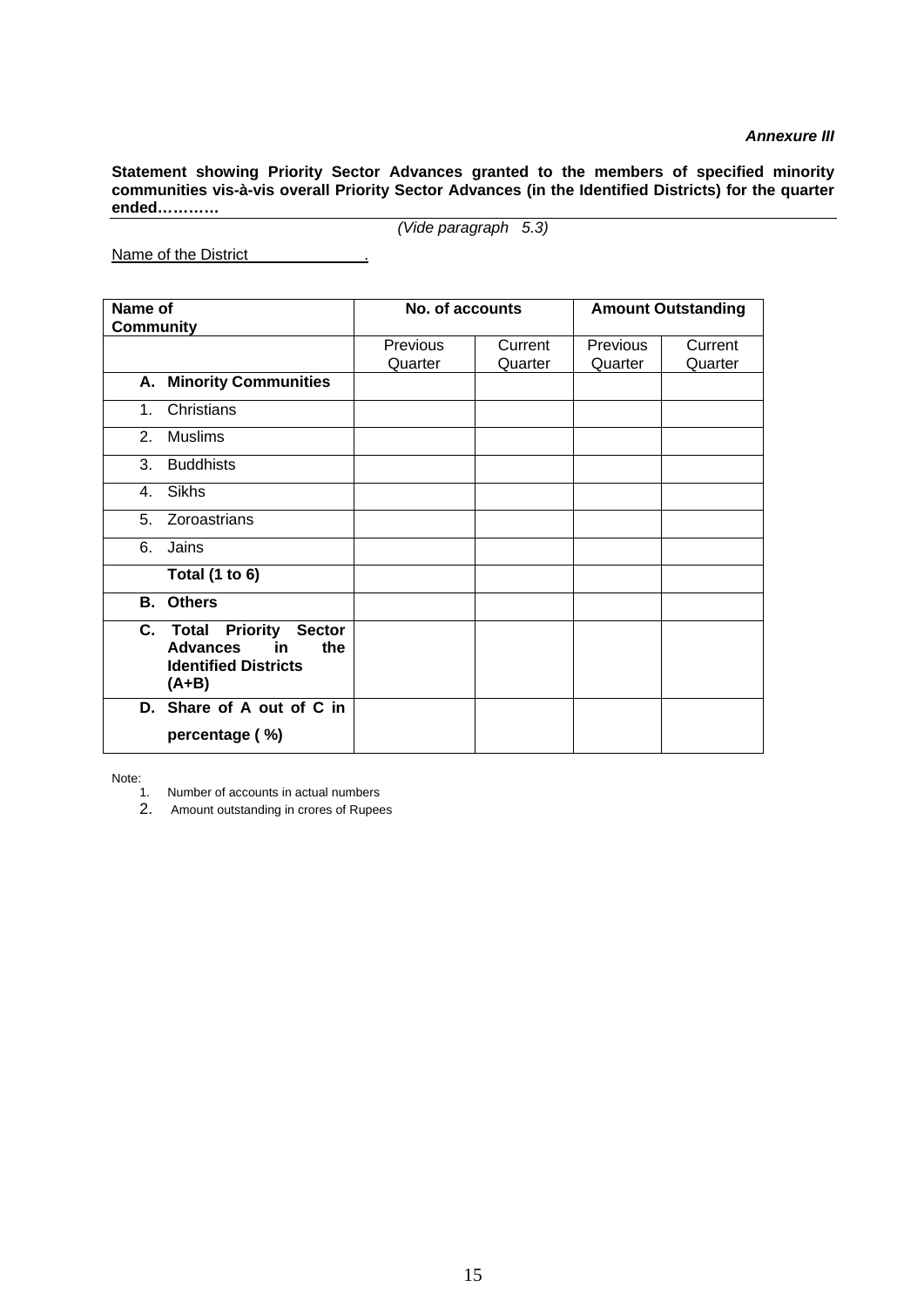#### *Annexure IV*

#### **Credit Flow to Minority Communities**

List of Circulars consolidated in the Master Circular

| Sr.<br>No.     | <b>Circular No.</b>                  | <b>Date</b> | <b>Subject</b>                                                                                                                                                                 |
|----------------|--------------------------------------|-------------|--------------------------------------------------------------------------------------------------------------------------------------------------------------------------------|
| 1              | RPCD No.SP.BC.4/PS.160-86-87         | 24.07.86    | Credit facilities to Minority<br>Communities                                                                                                                                   |
| $\overline{2}$ | RPCD No.SP.BC.97/PS.160-86-87        | 29-07-86    | <b>Credit facilities to Minority</b><br>Communities                                                                                                                            |
| 3              | RPCD No.SP.1378/PS.160-86-87         | 09.01.87    | <b>Credit facilities to Minority</b><br>Communities                                                                                                                            |
| 4              | RPCD No.SP.1563/PS.160-86-87         | 11.02.87    | <b>Credit facilities to Minority</b><br>Communities                                                                                                                            |
| 5              | RPCD No.SP.BC.75/PS.160-86-87        | 08.04.87    | <b>Credit facilities to Minority</b><br>Communities                                                                                                                            |
| 6              | RPCD No.SP.BC.14/PS.160-87-88        | 31.07.87    | <b>Credit facilities to Minority</b><br>Communities                                                                                                                            |
| $\overline{7}$ | RPCD No.SP.374/PS.160-87-88          | 31.07.87    | <b>Credit facilities to Minority</b><br>Communities                                                                                                                            |
| 8              | RPCD No.SP.BC.45/PS.160/87-88        | 16.10.87    | <b>Credit facilities to Minority</b><br>Communities                                                                                                                            |
| 9              | RPCD No.SP.BC.55/PS.160-87-88        | 02.11.87    | Credit facilities to Minority<br>Communities                                                                                                                                   |
| 10             | RPCD No.SP.BC.56/PS.160-87-88        | 02.11.87    | <b>Credit facilities to Minority</b><br>Communities                                                                                                                            |
| 11             | RPCD No.SP.649/PS.160-88-89          | 27.09.88    | Prime Minister's 15-Point Directive<br>about Welfare of Minorities                                                                                                             |
| 12             | RPCD No.SP.BC.46/PS.160-88-89        | 17.11.88    | Credit facilities to Minority<br>Communities                                                                                                                                   |
| 13             | RPCD No.Stat.BC.66/Stat-20(CB)/88-89 | 21.01.89    | <b>Credit facilities to Minority</b><br>communities                                                                                                                            |
| 14             | RPCD No.LBS.BC.121/LBC.34-88/89      | 07.06.89    | Inclusion of representatives of State<br>Minority Commissions/Boards or<br><b>State Minorities Financial</b><br>Corporations and of SC/ST<br>Corporations in the DLRC and SLRM |
| 15             | RPCD No.SP.BC.37/C.453(U)89-90       | 03.10.89    | DRI Scheme - Routing of Advances<br>through State Minority Finance/<br><b>Development Corporation</b>                                                                          |
| 16             | RPCD No.SP.BC.124/PS.160-89-90       | 26.06.90    | Credit facilities to Minority<br>Communities                                                                                                                                   |
| 17             | RPCD No.SP.BC.80/PS.160-92-93        | 10.03.93    | Credit facilities to Minority<br>Communities - Quarterly Statement                                                                                                             |
| 18             | RPCD No.SP.1934/PS.160-92-93         | 22.06.93    | <b>Credit facilities to Minority</b><br>Communities                                                                                                                            |
| 19             | RPCD No.SP.BC.17/PS.160-93-94        | 10.08.93    | <b>Credit facilities to Minority</b><br>Communities - Training to Staff                                                                                                        |
| 20             | RPCD No.SP.BC.32/PS.160-93-94        | 06.09.93    | <b>Credit facilities to Minority</b><br>Communities - Revised Format                                                                                                           |
| 21             | RPCD No.SP.BC.50/PS160-93-94         | 13.10.93    | <b>Credit facilities to Minority</b><br>Communities - Revised Format                                                                                                           |
| 22             | RPCD No.SP.BC.83/PS.160/93-94        | 07.01.94    | Credit flow to Minority Communities -<br>Quarterly statement.                                                                                                                  |
| 23             | RPCD No.SP.BC.166/PS.160-93-94       | 15.06.94    | <b>Credit facilities to Minority</b><br>Communities - 41 Identified Districts                                                                                                  |
| 24             | LBS.BC.29/02.03.01-94-95.            | 31.08.94    | Inclusion of representatives of State<br>Minority Commission/Boards or<br><b>State Minorities Finance Corporations</b><br>in SLBC.                                             |